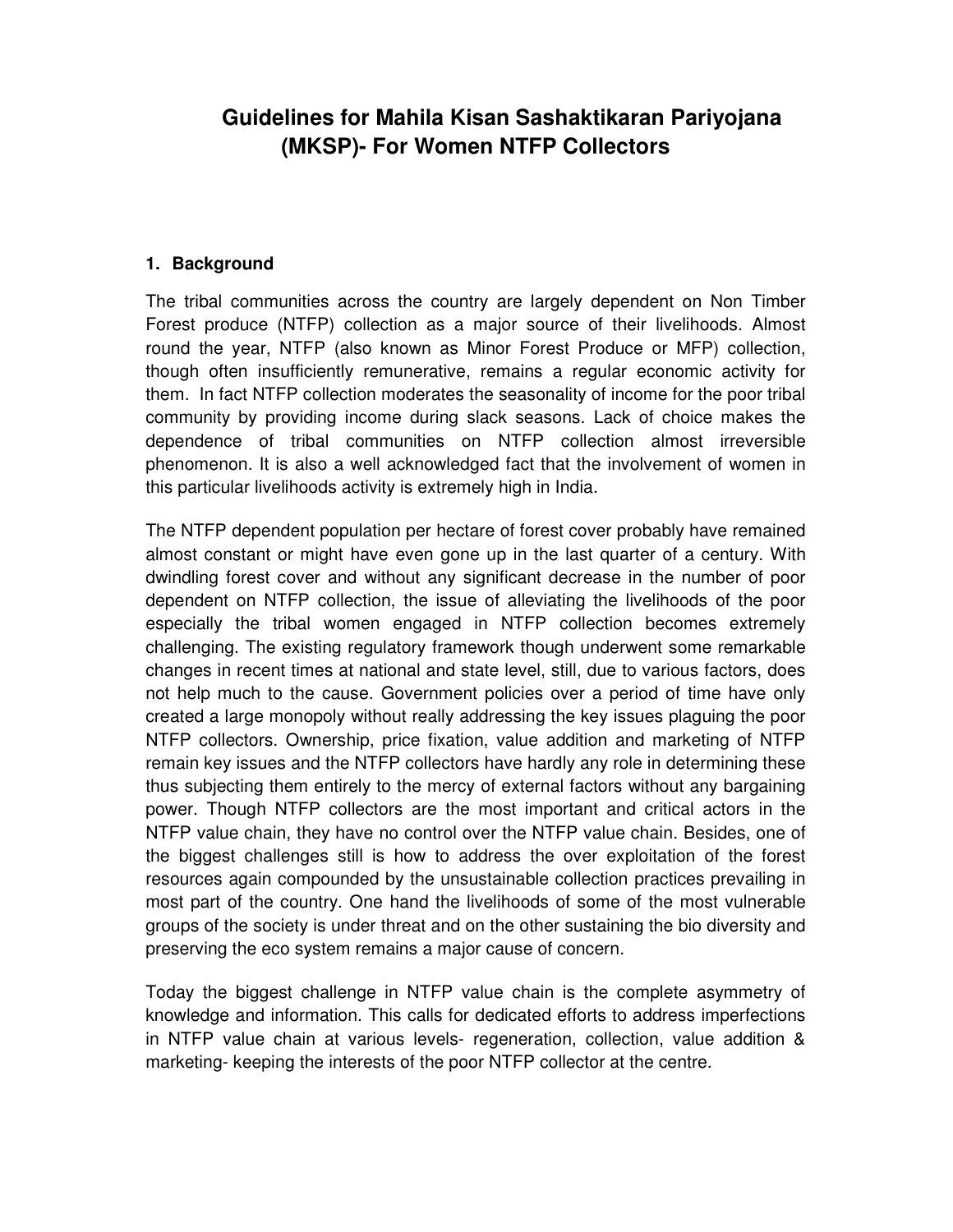NTFP Collectors are tribal communities mostly from Central India and maximum NTFP resources are located in LWE areas. With lack of Technology and Market information/access the tribal communities are unable to realize major part of total value realized. Although NTFP sub-sector has a growing market with Rs3200 Crore as current exports, only around 25% of this value is reaching the NTFP collectors at present. This is despite the fact that only 30% of total NTFP export is value added. NTFP value chain in India is still a 1st generation issue in India. We are also importing large quantity of NTFP commodities. Clearly the potential for unlocking the value for NTFP collectors is immense. Critical linkages between production and use should be worked out in favour of NTFP collectors. Entire NTFP sector is unorganized and needs to be organized for higher efficiency.

Effective use of ICT has helped the agriculture sector immensely. Farmers can now know the market prices real time seating in their villages with the help of mobile based technology. Dissemination of knowledge and information has become less challenging due to the extensive use of ICT. There are now many more models like e-choupals that are bringing all the services, extension, price information, best practices at the farmers' door steps. Promoting the ICT to deliver similar services to the NTFP collectors will be a key to make a significant impact in their lives.

Encouragingly, there are many interventions, initiated during last two decades in various parts of the country have yielded significant positive results on both the account. Some of these interventions could address market imperfections through interventions on different points of the NTFP value chain; some of them were extremely successful in regeneration and some in both. But what is common in all these interventions is the strong focus on building the institutions of the NTFP collectors especially women. The SHGs of women whether in Odisha, MP or AP have demonstrated the capacity of poor women to play very strong role in the NTFP value chain starting from regeneration of species to marketing of value added products. These SHGs federated into higher level institutions like village organizations and even block and district level federations.

These institutions of poor women could become a sustainable singular platform to address many pressing issues, from women empowerment to economic empowerment. Moreover these institutions could address acute food insecurity during lean seasons by effectively implementing interventions like rice credit line where women could borrow on a favourable terms from their groups for buying food grains. This could also help them avoid distress sale.

The women SHG federations also have become precursor to the building of strong livelihoods organizations around NTFP collectors. These livelihoods collectives with enhanced bargaining power could negotiate better with market forces ensuring higher prices and could also take up various value addition activities in moderate scale. They got involved in better and sustainable harvest practices and hygienic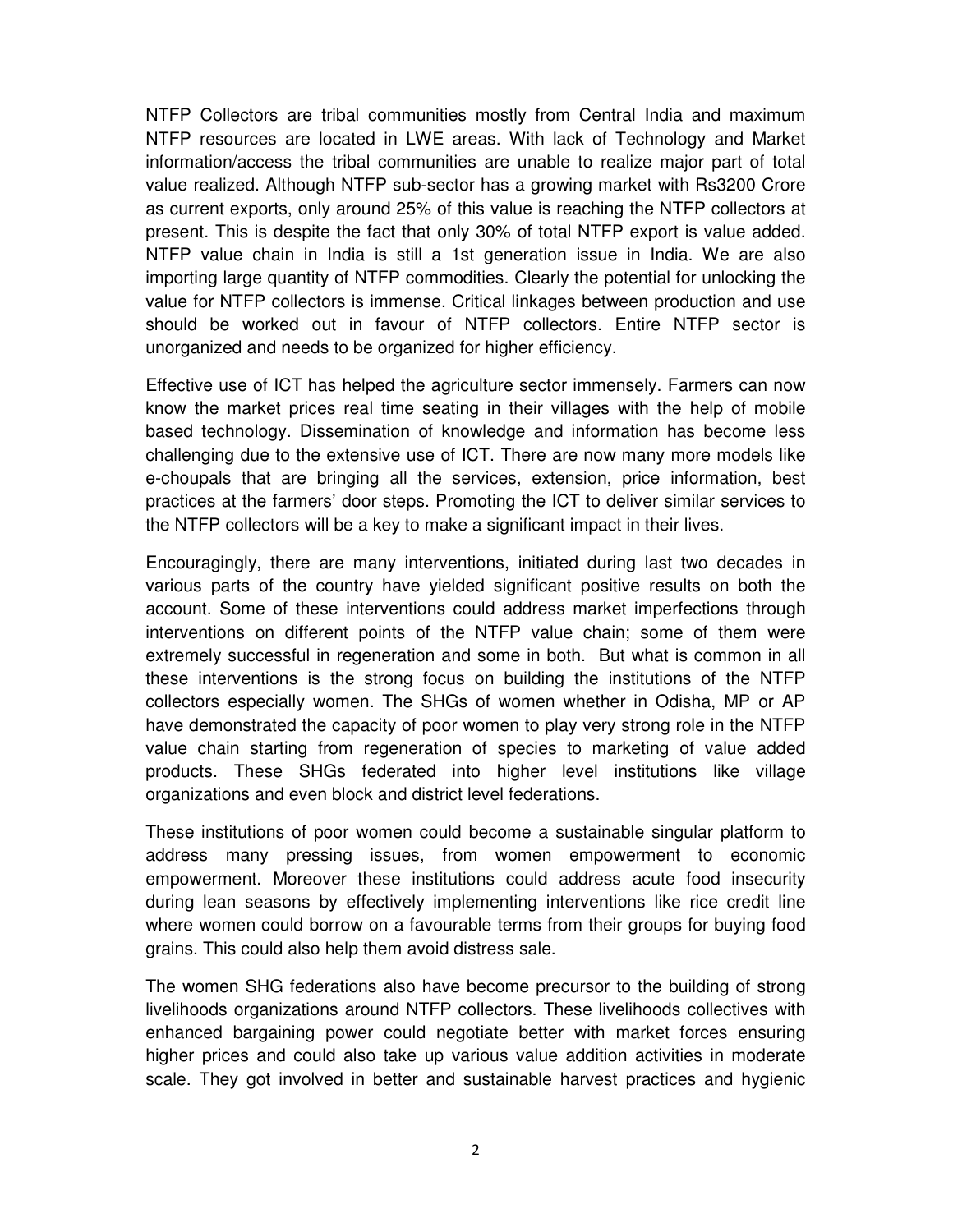post-harvest practices fetching them better realization from their produce. All these ensured that the economic activities around NTFP became remunerative.

One of the most significant outcomes of the process has been the emergence of a cadre of confident and smart community persons who are the best practioners and could take lead in scaling up the interventions in situ.

These interventions have successfully demonstrated that an intervention designed around strong institutions of the poor NTFP collectors driven from within by the community resource persons can help building sustainable livelihoods around NTFP.

### **NRLM strategy on NTFP based livelihoods promotion of tribals**

In this context, the National Rural Livelihoods Mission (NRLM), Ministry of Rural Development acknowledges the need for a special intervention to promote NTFP collectives to increase the income of tribal NTFP collectors through sustainable harvest and scientific post-harvest practices for higher returns; negotiate better with market forces while also taking up various value addition activities at appropriate levels. The intervention would envisage strengthening the NTFP value chain on endto-end basis and creating strategic public-private-panchayat partnerships for the benefit of all stakeholders.

NRLM, to build a broad consensus on it's NTFP based livelihoods strategy for the tribal community, organized five consultations in Hyderabad, Ranchi, Pune, Bhubaneswar and Raipur with a large number stakeholders. The participants in these consultations were from the community, state rural livelihoods missions (SRLM), state governments, forest and other government departments (both from state and central government), NGOs having proven experience of working with tribal community in promotion of tribal livelihoods.

The NTFP strategy of NRLM, as emerged from these consultations, would be carefully built around the six key sector drivers which are

- I. Building community institutions of NTFP collectors and create social capital for creating a new business model around NTFP thereby augmenting the livelihoods of producers; increase the downstream bargaining power etc., This will be part of the major sector growth strategy by transforming the business from unorganized to organized.
- II. Building Private Public Panchayat Partnership (PPPP) models around select key NTFP items targeting about 10 lakh tribal households, by laying well defined standards and protocols of engagement between private and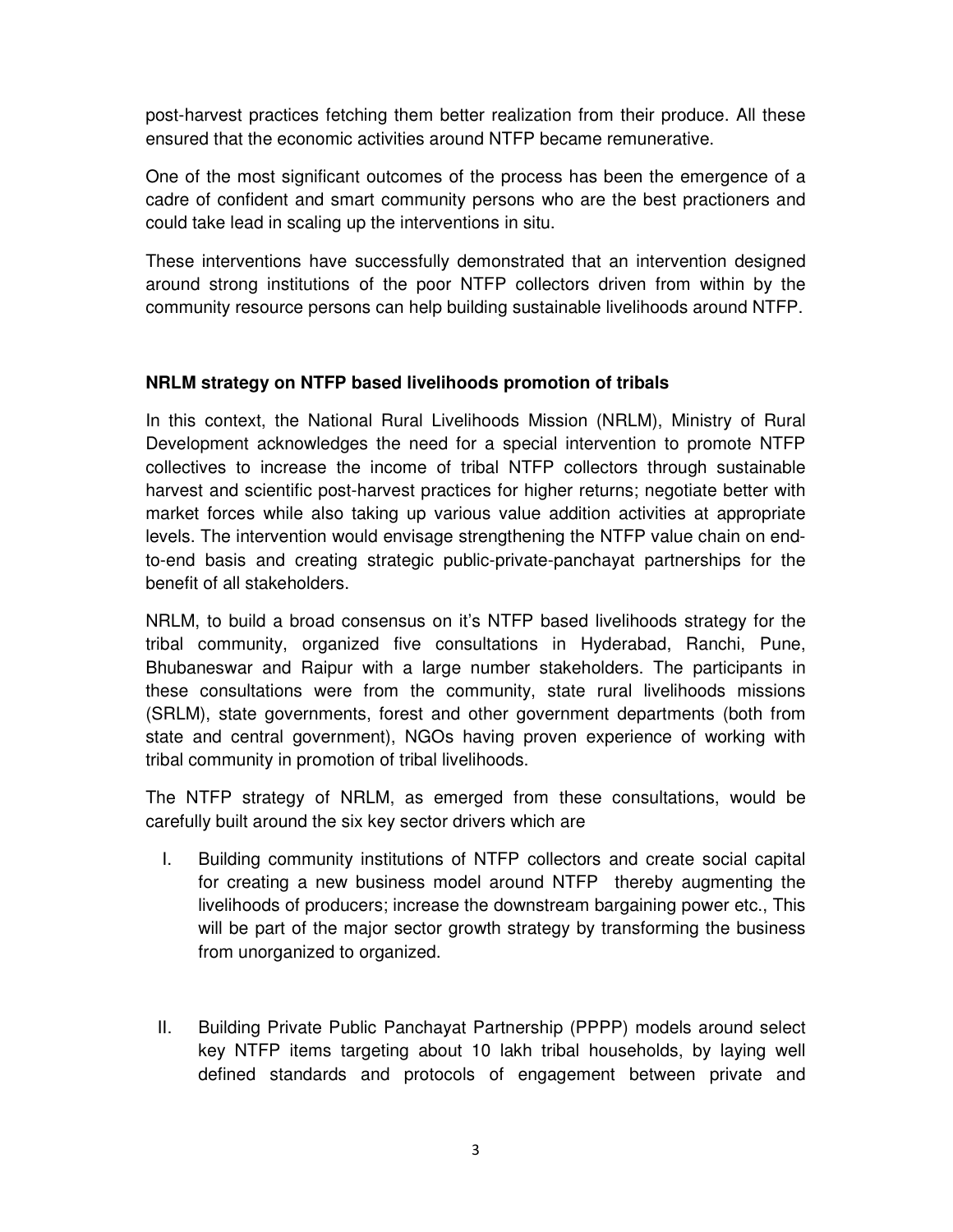community organizations for procurement, storage, value addition and marketing.

- III. Breaking Technology barriers by effectively transferring to the producers context-specific technology, innovation/promotion of drudgery reduction tools, value-addition technology etc. This will primarily involve scaling up the breakthroughs achieved by various agencies to take the technologies to the communities for enhanced productivity in a sustainable manner.
- IV. Removing Information asymmetry by supplying/publishing real-time market information to all stakeholders. Besides, developing an information gateway is essential for seamless transmission of information-market, technology and training.
- V. Critical Investments as real value creator for creating appropriate infrastructure facilities- storage, processing; logistics, working capital management etc.
- VI. Enabling Policy for eliminating barriers in movement of NTFP, taxation issues etc.,

As a component of National Rural Livelihoods Mission (NRLM) Ministry of Rural Development is extending the scope of Mahila Kisan Sashaktikaran Pariyojana (MKSP) to empower the tribal women engaged in NTFP collection. This intervention will also evolve into practical guidelines for NTFP identification, regeneration, extraction management, collection, processing, storage and marketing, training on technical issues etc.

MKSP envisions establishing the proof of concept around livelihoods initiatives by supporting and strengthening existing best practices and helping them to scale up. This will help NRLM to fast track the livelihoods promotion and create a nucleus of substantial size that can be core for large scale livelihoods activities around NTFP.

### **2. Objectives**

The objective of this component of MKSP is to empower the tribal women NTFP collectors through an integrated approach of institution building around livelihoods, capacity building and livelihood interventions programed together.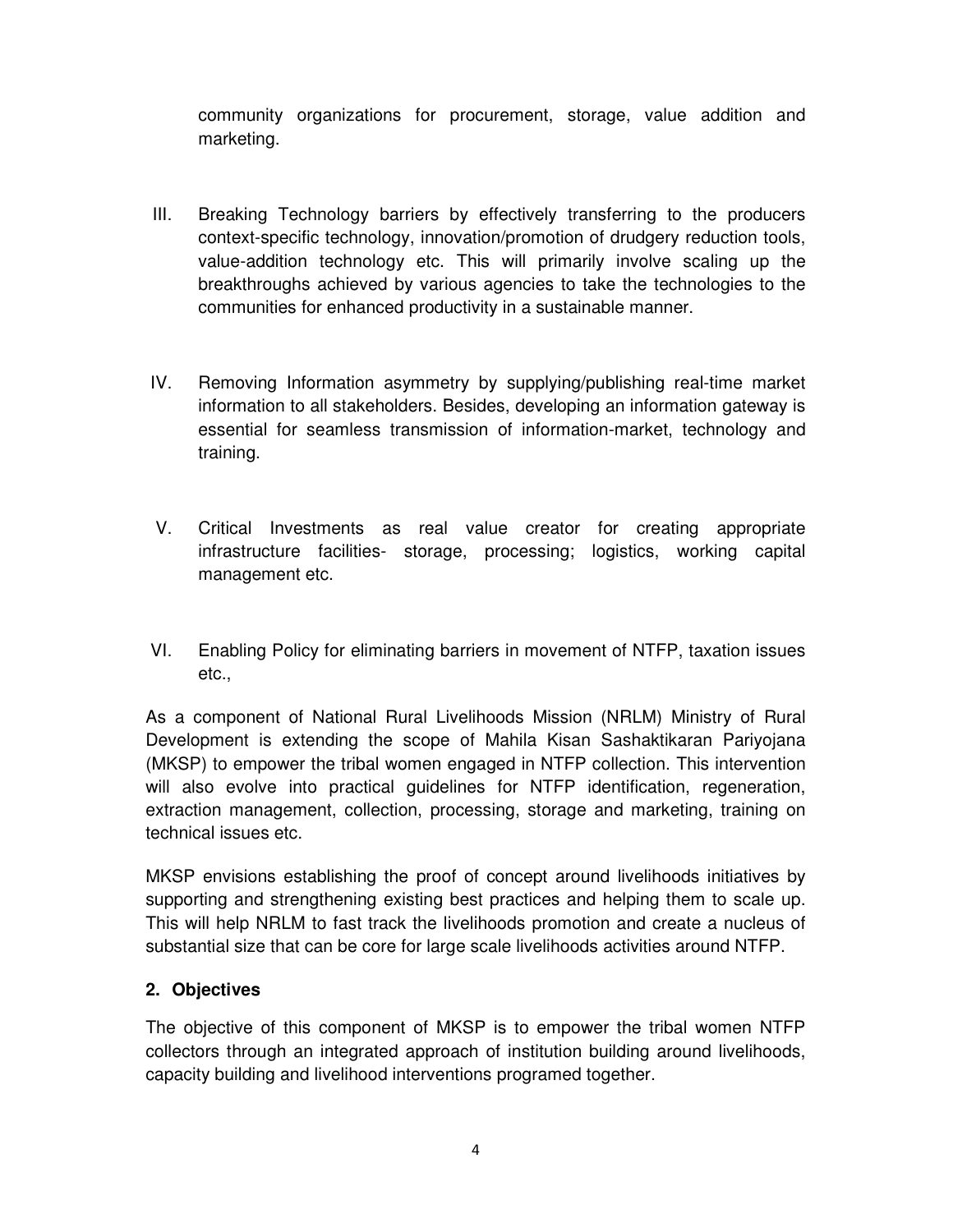The key objectives of this component of MKSP are:

- 1) To develop a sustainable model for livelihood promotion of NTFP collectors
- 2) To ensure a better control of the institutions of the NTFP collectors over the NTFP value chain
- 3) To promote regeneration of NTFP species to improve the bio diversity and enhanced productivity
- 4) To build the capacity of the community in sustainable harvesting and post harvesting techniques to increase their income
- 5) To promote local value addition of NTFP to ensure higher returns
- 6) To develop market linkages for NTFP
- 7) To develop a pool of community resource persons to enable the community institutions to manage their activities
- 8) To enable women to have better access to their entitlements and services of the government and other agencies
- 9) To promote the use of ICT to improve the livelihoods opportunities of the NTFP collectors

### **3. Expected Outcomes**

MKSP proposals being submitted by PIAs should have clearly stated outcomes. The outcomes are classified into two categories, essential and desirables. There would be some outcome parameters which can be defined as essential outcomes that must be achieved through the planned interventions. The 'Essential Outcomes' are the integral part of the proposal and proposals will be treated as ineffective in the absence of these outcomes. PIAs have to design their interventions with the explicit objective of achieving these outcomes.

The PIA may also propose to achieve few other outcomes which are desirable outcomes and would add considerably to the lives of the target community and help accomplish the overall objective of the proposal. The PIA may develop partnerships with other organizations having demonstrated experience in the areas identified for achieving the desirable outcomes.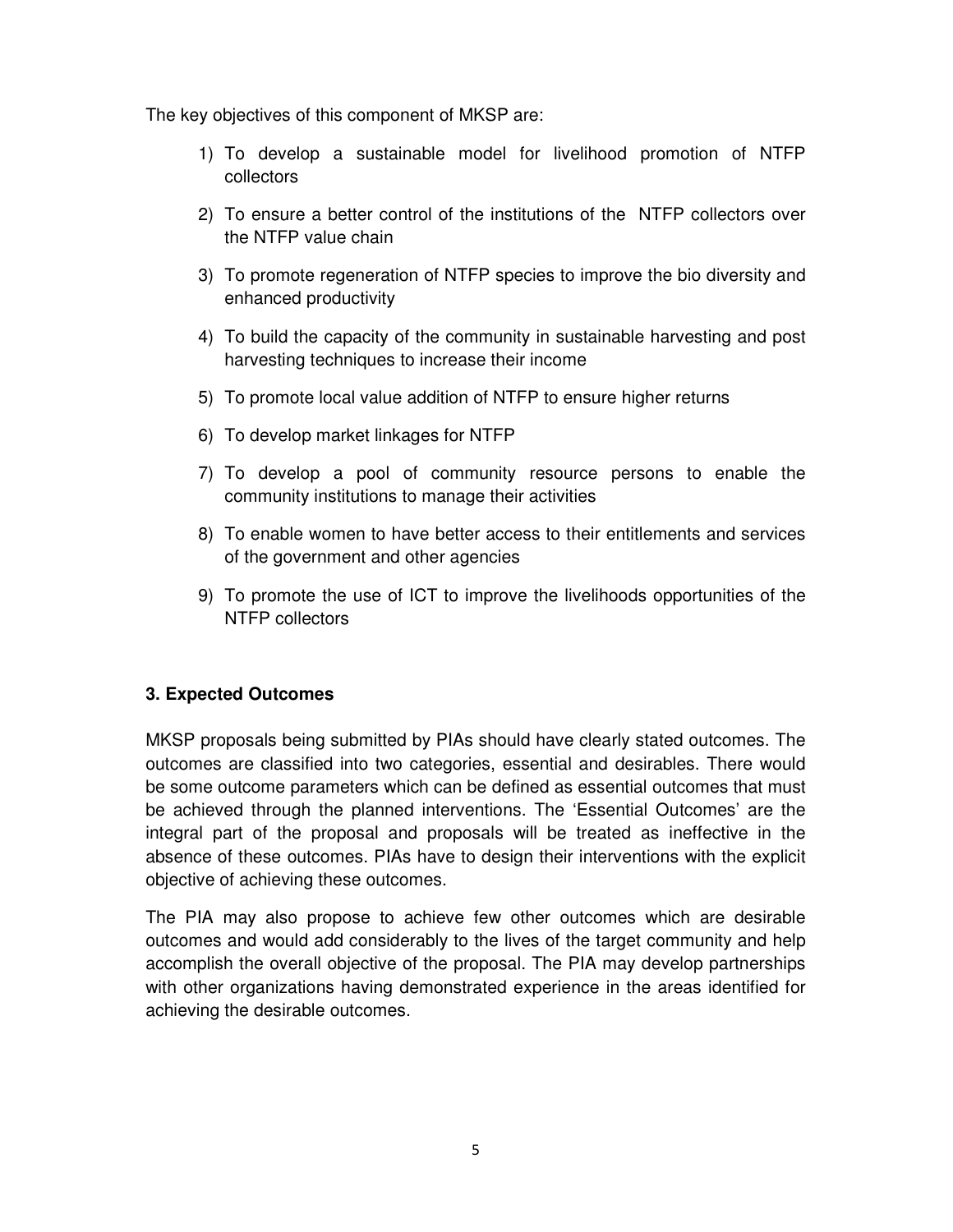#### **3.1 Essential outcomes**

- a) Establishment of effective institutional platforms of NTFP collectors for improved access to finance and selected public services
- b) Development of pro poor value chain around NTFP collectors ensuring increased access to market and market information for better marketing of their products
- c) Promotion of community based Livelihoods Organizations owned and managed by the tribal NTFP collectors that enable them to increase household income through livelihood enhancements on a sustainable basis
- d) Development and promotion of sustainable NTFP management practices in pre harvest, harvest and post harvest technologies to enhance livelihoods opportunities for NTFP collectors leading to climate change resilience and improved bio diversity
- e) Drudgery reduction for women NTFP collectors through use of gender friendly tools / technologies
- f) Improved productivity of NTFP resources on a sustainable basis
- g) Development of value chain for access to markets leading to better price realization

### **3.2 Desirable outcomes**

- a) Improvement in food and nutritional security of tribal women through promotion of locally available foods like vegetables and other eatables grown in these areas
- b) Improvement in health security through promotion of herbal remedies
- c) Increased levels of skills and performance of women engaged in NTFP livelihoods
- d) Increased access of women NTFP collectors to productive land, inputs, credit, technology and information to expand their livelihoods
- e) Improved access to their entitlements and services of the government and other agencies
- f) An ICT enabled knowledge dissemination and information sharing mechanism in place through a community based approach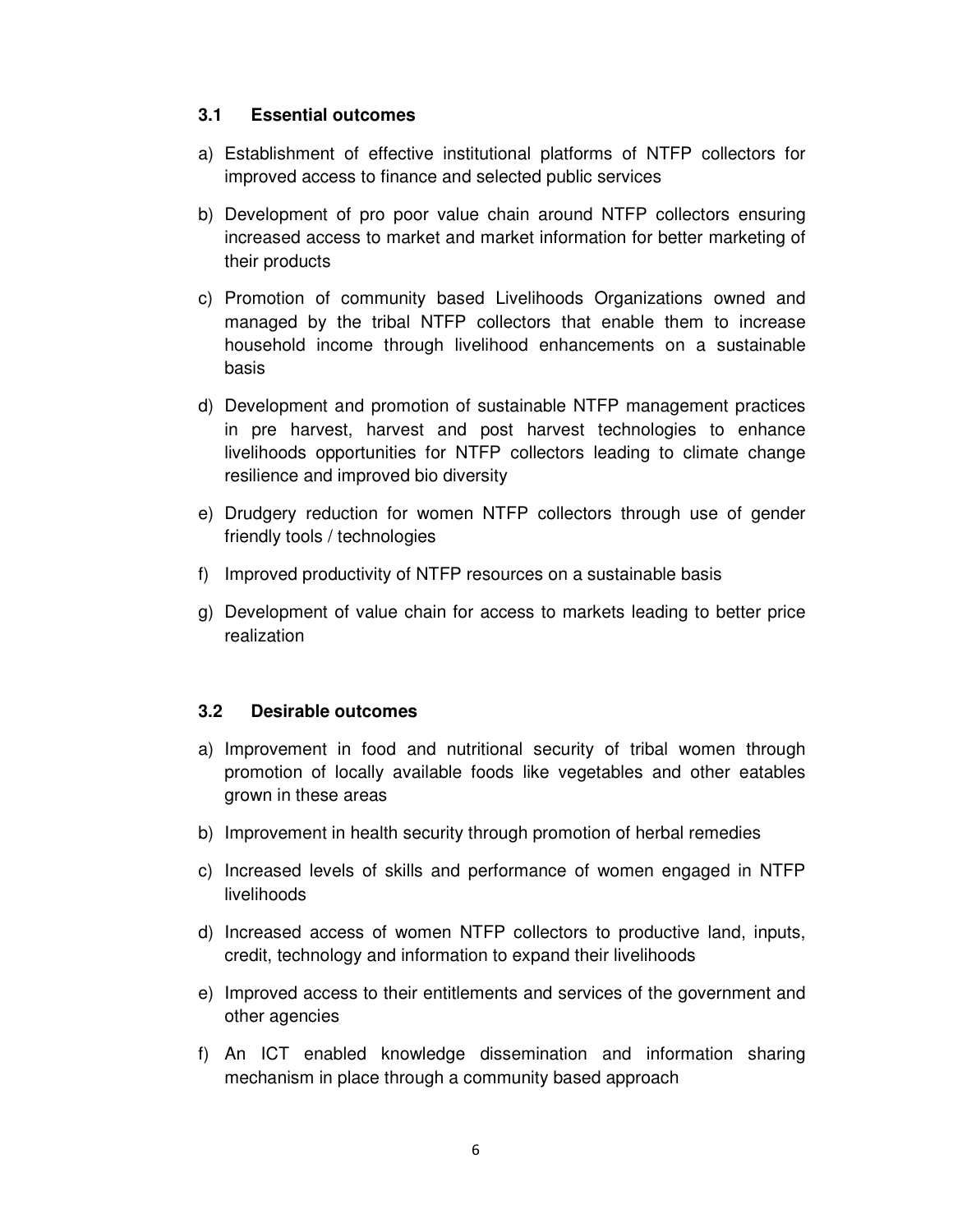An indicative list of expected outcomes and their corresponding indicators is attached as Annexure- I.

MKSP recognizes that NTFP is a key livelihood of the poorest and the most vulnerable. It also values the importance of proper management and development of NTFP resources as an essential strategy not only to strengthen the livelihoods of the poorest on a sustainable basis but also to maintain the bio diversity. Therefore, it thrives to make NTFP based livelihoods economically as well as ecologically sustainable. Both men and women are actively engaged in NTFP based livelihoods activities which are highly dependent on knowledge and skill. MKSP will, therefore, lay a greater emphasis on training and capacity building of both men and women to improve the household income.

MKSP will initiate a learning cycle by which NTFP collectors are enabled to learn and adopt appropriate technologies and practices in NTFP based livelihoods. MKSP will be implemented as a sub-component of NRLM through specially formulated projects. Further under NRLM, It has been proposed to explore various models of partnership with various NGOs, CBOs and the private sector for implementation of the mission. Similar approach is proposed to be followed for MKSP projects under NRLM.

### **4. Non negotiables**

While designing the proposal the PIA has to consider the non negotiables of NRLM (Annexure II) and MKSP and should ensure that these principles are respected and are not violated. These non negotiables have been clearly defined to make the project community owned, community managed and sustainable. These principles would guide the project and make the project relevant for the poor.

- a) Building institutions of the poor (such as SHGs, SHG federations, Livelihoods Collectives, Social Collectives, etc.) is a prerequisite for livelihoods promotion
- b) Active generic institutions like women SHGs prioritized in the process
- c) Self-reliance of institutions promoted
- d) Ensure equity in decision making and all other common activities including benefit sharing
- e) Sustainable resource use(pre-harvesting, harvesting, and post-harvesting) with feasible care for regeneration & development
- f) Development of NTFP value chain for forward and backward linkages is to be integral part of the proposal
- g) Practices are Eco-friendly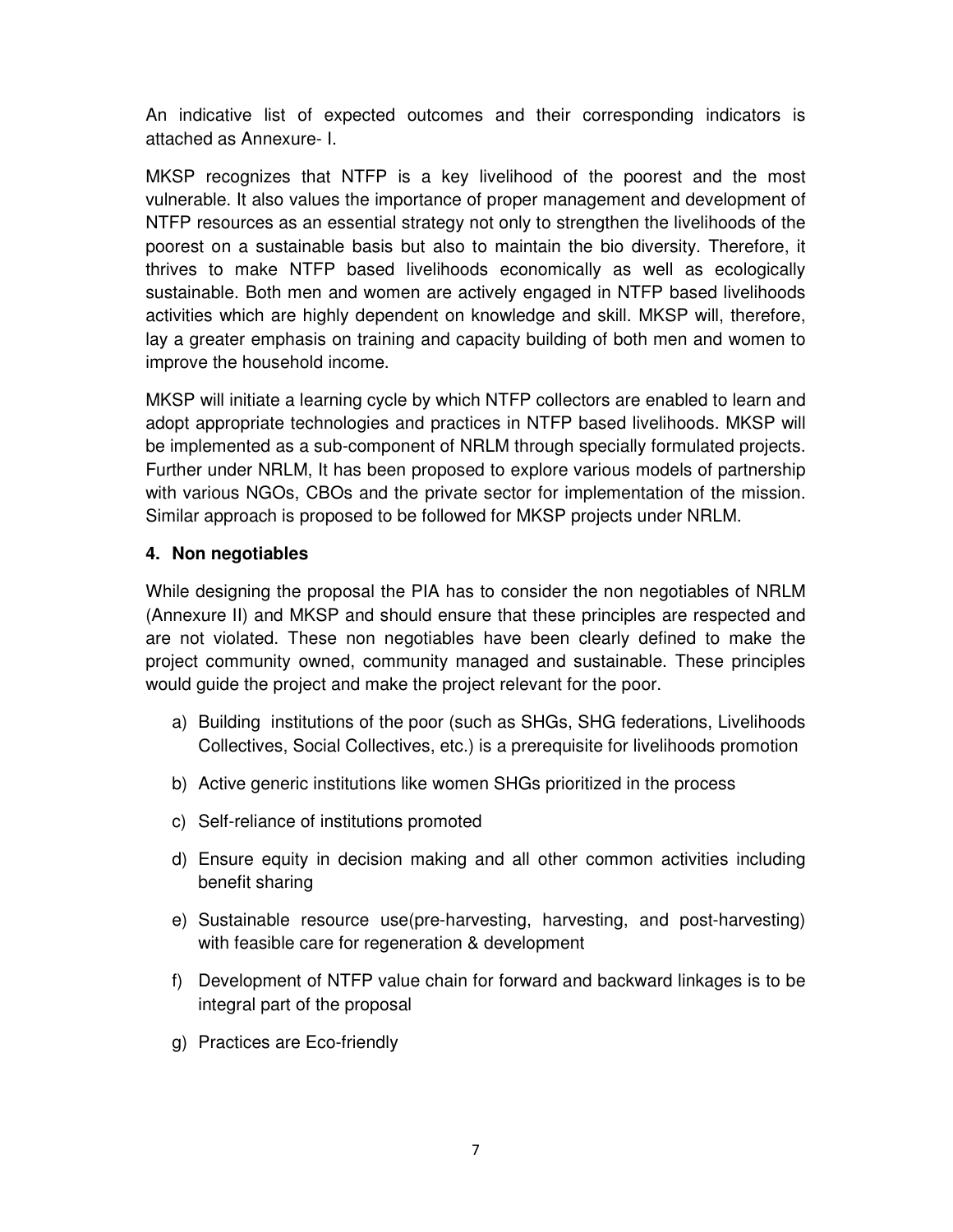- h) Targeting the Poorest of the Poor and most vulnerable such as SC/ST, minorities, landless and the Particularly Vulnerable Tribal Groups (PVTG) dependent on NTFP;
- i) Participatory approaches and bottom up planning will constitute the core values of the MKSP

### **5. Strategy**

The Project Implementing Agency (PIA) under MKSP is expected to design the interventions based on their own best practices and may include:

- Scaling up of successful interventions already taken up by them that resulted in substantial increase in the income of the target groups in last 3-5 years.
- Use of locally adopted, resource conserving, knowledge-centric, community led and environment-friendly technologies
- Coordinated action by communities and community based institutions such as the women Self Help Groups (SHG), their federations, NGOs and NTFP collector groups
- Enhancing the skill base of the women in NTFP based activities to enable them to pursue their livelihoods on a sustainable basis. Capacity building of women and skill up-gradation through handholding, formal and vocational courses will be emphasized
- Addressing the value chain issues in a holistic manner involving NTFP identification, regeneration, extraction management, collection, processing, storage and marketing, training on technical issues etc.,
- Bridging the knowledge gap through intensive capacity building and through developing the social capital

### **6. Funding**

Ministry of Rural Development (MoRD) would provide funding support of up to 75% (90% for North East and hill states) to the project submitted by the State Governments/PIAs under MKSP. Balance is to be contributed by the respective state governments or any other donor agencies, national and international in the form of grants or the Project Implementing Agency. Monetization of the PIA's contributions to the project in the form of manpower, infrastructure provision will be permissible and such contribution would be deemed as contribution in kind. Wherever the contribution from the PIA is in kind, the details of such contribution including the monetized value should be indicated in a statement attached to the Audit Report duly certified by the Auditor.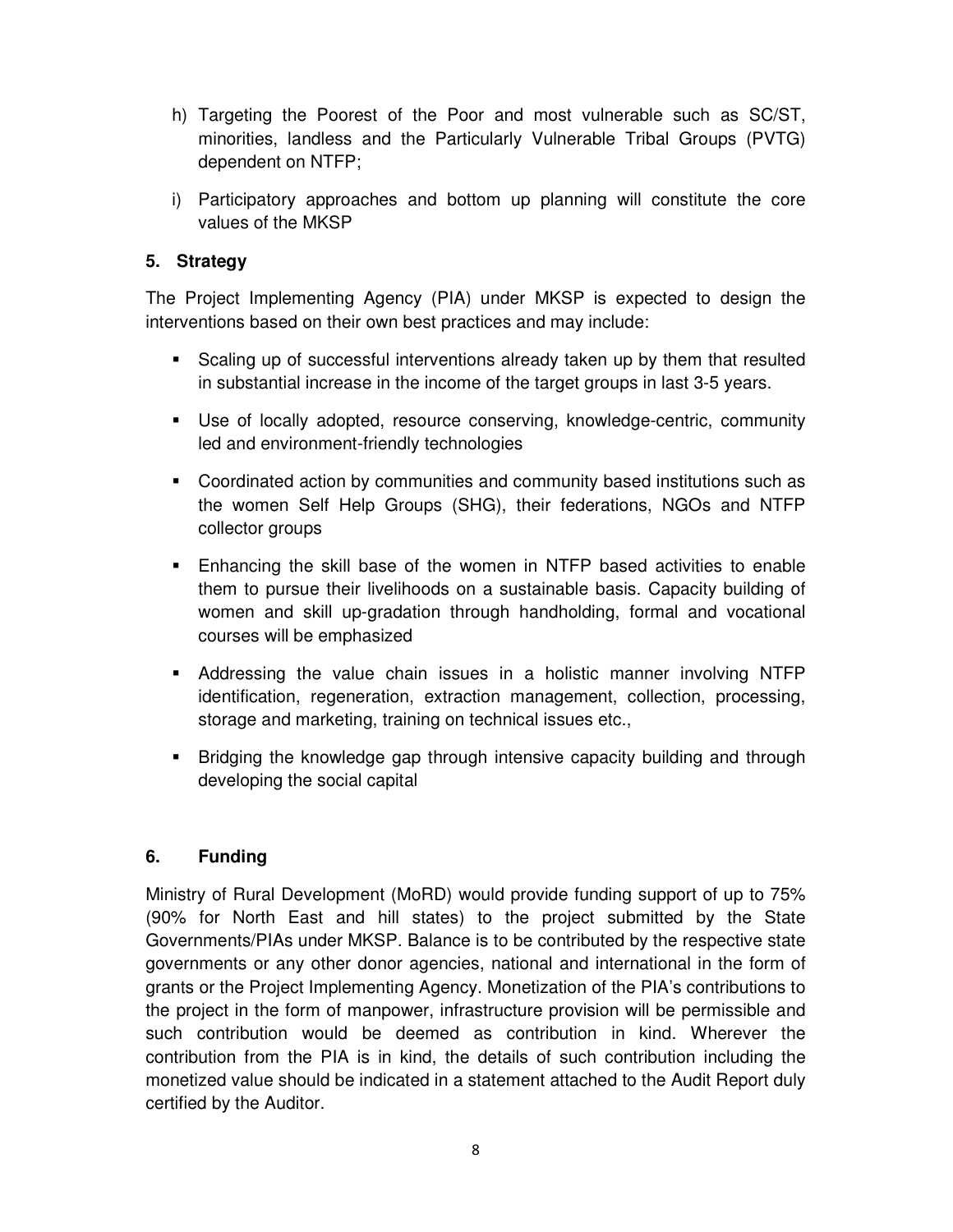### **7. Processes under the MKSP:**

### **7.1 Identification of the project areas**

Availability of active women groups and/or NGOs / CSOs or, the potential for formation of such women groups will form the basis for identification of the project area. Priority would be given to the IAP districts.

### **7.2 Implementing Agency**

The State Government, Panchayati Raj Institutions or Semi Government Organizations at the State and National Level may pose projects under MKSP. Women centric NGOs, CSO, CBOs, SHG Federations, Women Organizations active in agriculture activities may also submit proposal under MKSP. A consortium of such organizations may also be allowed to submit project proposals for bringing about synergies of scale and resources. All state specific projects are to be submitted through the respective states.

Women centric NGOs, CSO, CBOs, SHG Federations, Women Organizations active in agriculture activities may submit proposals for taking up similar type of interventions in more than one state which will be considered as multi state project. For submission of Multi State Projects, PIAs may form a consortium. The NGOs and CBOs who are already being funded by a bilateral, multilateral and large Indian donor agency for similar kind of work may also form a consortium having synergy and cohesion. In such cases, the roles and responsibilities of various Agencies may be formalized by way of an MoU signed between them. A large NGO having adequate experience of working as resource NGO and also having long experience in program implementation may act as the lead partner in such cases. This organization may also act as fund routing / co-coordinating agency. The Multi State Projects may be submitted directly to the Department with a copy each to the concerned State Rural Development Departments. Department of Rural Development, Government of India would ask for a "No Objection Certificate" (NOC) from the concerned states before considering the project under MKSP. After obtaining the NOC, the projects will be referred by the Ministry for appraisal by an appropriate central organization.

The details of the PIA which are to be submitted along with the project is attached as Annexure III.

## **7.3 Approval of Special Projects under MKSP**

The Special Projects pre-appraised and recommended by State Governments will be submitted to the Livelihoods Division of the Ministry of Rural Development for consideration. The Division will get the project appraised by a Designated Agency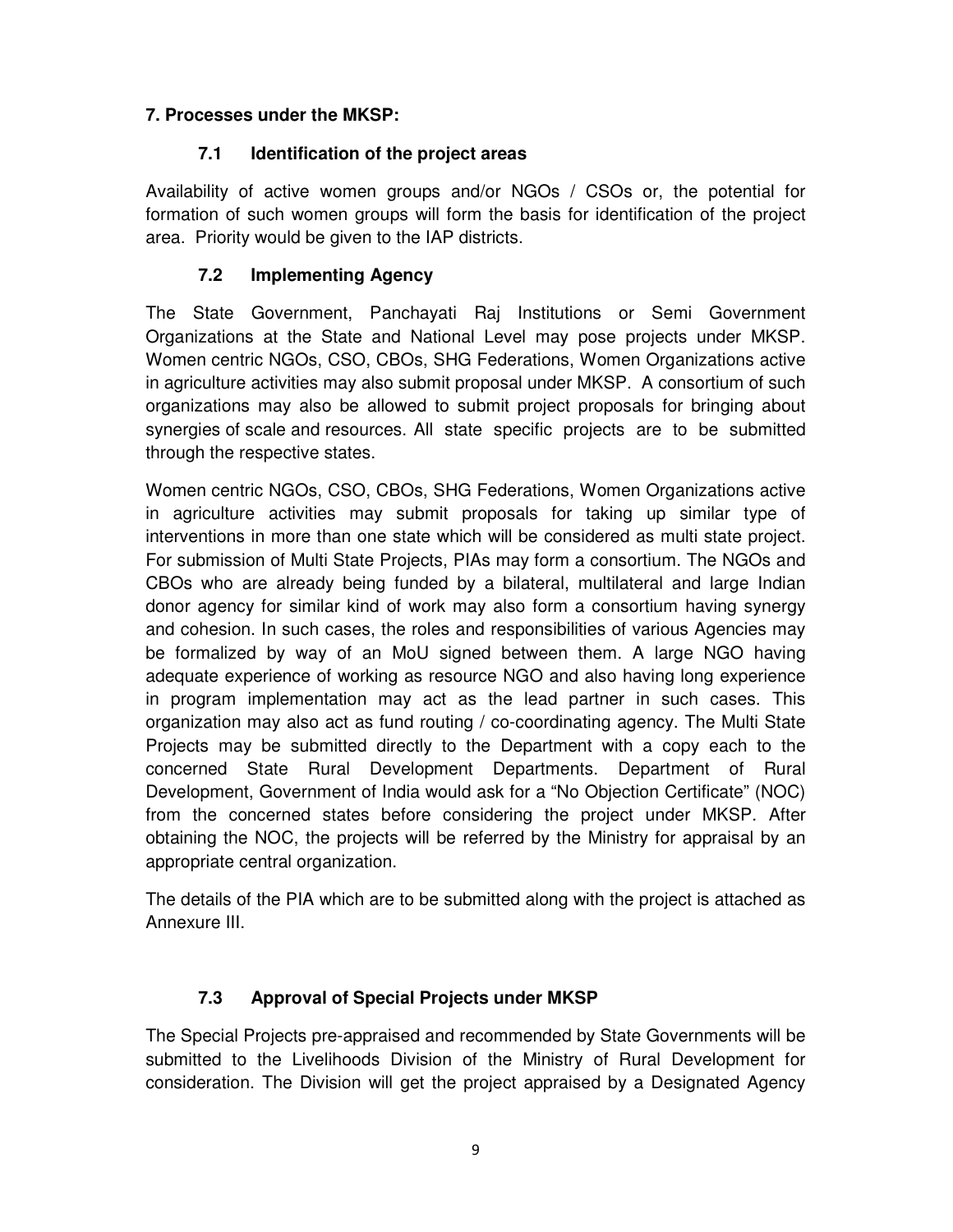prior to placing them before the Project Screening Committee (PSC) and the Project Approval Committee (PAC).

### a) **Project Screening Committee (PSC)**

The Projects submitted would be examined and considered by the Project Screening Committee (PSC) before they are submitted to the Project Approval Committee with its recommendation. The composition of the Project Screening Committee would be as under:

| Joint Secretary (Rural Livelihoods), D/o Rural Development                                             | Chairman |
|--------------------------------------------------------------------------------------------------------|----------|
| Joint Secretary (Environment & Forest) or his/her nominee<br>Member not below the rank of DS/ Director | Member   |
| Joint Secretary (Extension) / RKVY, DAC or his/her                                                     | Member   |
| nominee not below the rank of DS/ Director                                                             |          |
| Joint Secretary (A ⅅ)/JS (C&LH) /JS (Fy) or his/her                                                    | Member   |
| nominee not below the rank of DS/Director                                                              |          |
| Joint Secretary, Ministry of Tribal Affairs                                                            | Member   |
| Joint Secretary, Ministry of Development of North East Region                                          | Member   |
| (In case of Projects from North East)                                                                  |          |
| Director/Dy. Adviser (RD), Planning Commission                                                         | Member   |
| Director/Deputy Secretary (IFD), D/o Rural Development                                                 | Member   |
| Representative from the Ministry of Women and Child                                                    | Member   |
| Development                                                                                            |          |
| Representatives from the Appraising Agencies                                                           | Member   |
| Special Invitee/Expert (Two)                                                                           | Member   |
| Director/Deputy Secretary/Joint Director                                                               | Member-  |
| dealing with the Subject                                                                               | Convener |

The Committee would on the basis of predefined criteria identify and refer the screened project to be placed before the Project Approval Committee (PAC) for final approval after which the project will be sanctioned.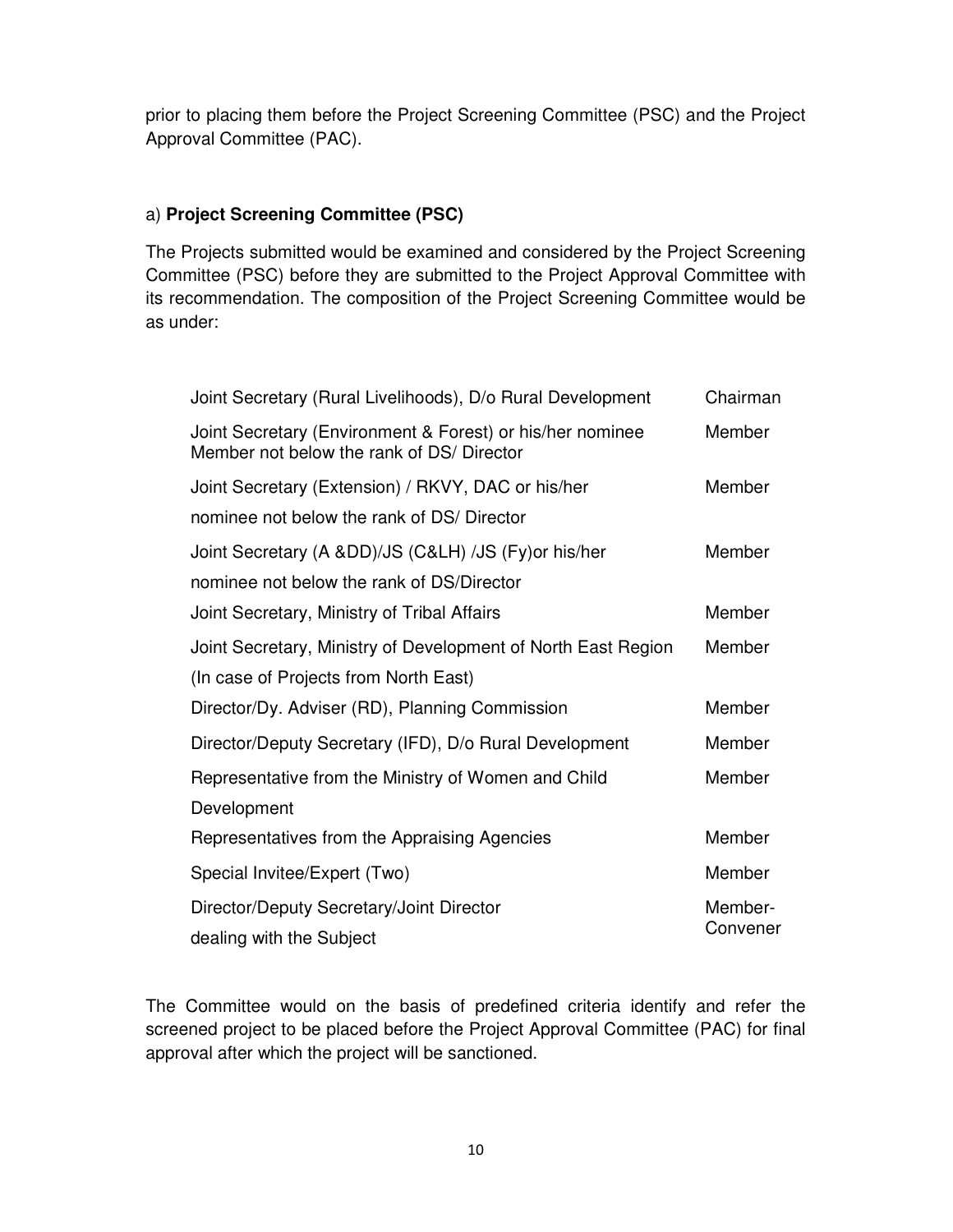### b**) Project Approval Committee (PAC)**

The composition of the Project Approval Committee (PAC) would be as under:

| Secretary, Department of Rural Development                                                             | Chairman            |
|--------------------------------------------------------------------------------------------------------|---------------------|
| AS & FA, Ministry of Rural Development                                                                 | Member              |
| Senior Adviser (RD), Planning Commission                                                               | Member              |
| Joint Secretary, Ministry of Environment & Forest                                                      | Member              |
| Joint Secretary (Extension) / RKVY                                                                     | Member              |
| Joint Secretary (A ⅅ)/JS (C&LH) /JS (Fy)                                                               | Member              |
| Joint Secretary, Ministry of Tribal Affairs                                                            | Member              |
| Joint Secretary, Ministry of Women and Child Development                                               | Member              |
| Joint Secretary, Ministry of Development of North East Region<br>(In case of Projects from North East) | Member              |
| Representatives from the Appraising Agencies                                                           | Member              |
| Special Invitee/Expert (Two)                                                                           | Member              |
| Joint Secretary (Rural Livelihoods)                                                                    | Member-<br>Convener |

### **7.4 Role of the State Rural Development Department and State Rural Livelihoods Mission**

State specific Project Proposals would have to be routed through the Rural Development & Panchayati Raj Department. The State Department will process the project proposals, organize pre-appraisals and commit State's share wherever applicable, and recommend them to the Ministry of Rural Development. The Department may also monitor the projects and review the progress.

Whenever the State Rural Livelihoods Missions (SRLM) are formed they will constitute a subcommittee for MKSP under the CEO of the SRLM to undertake above activities. However, before recommending the project to MoRD, SRLM will obtain the requisite approval for commitment for state share. The SRLM would also nominate an anchor person to coordinate all the MKSP related activities for the state,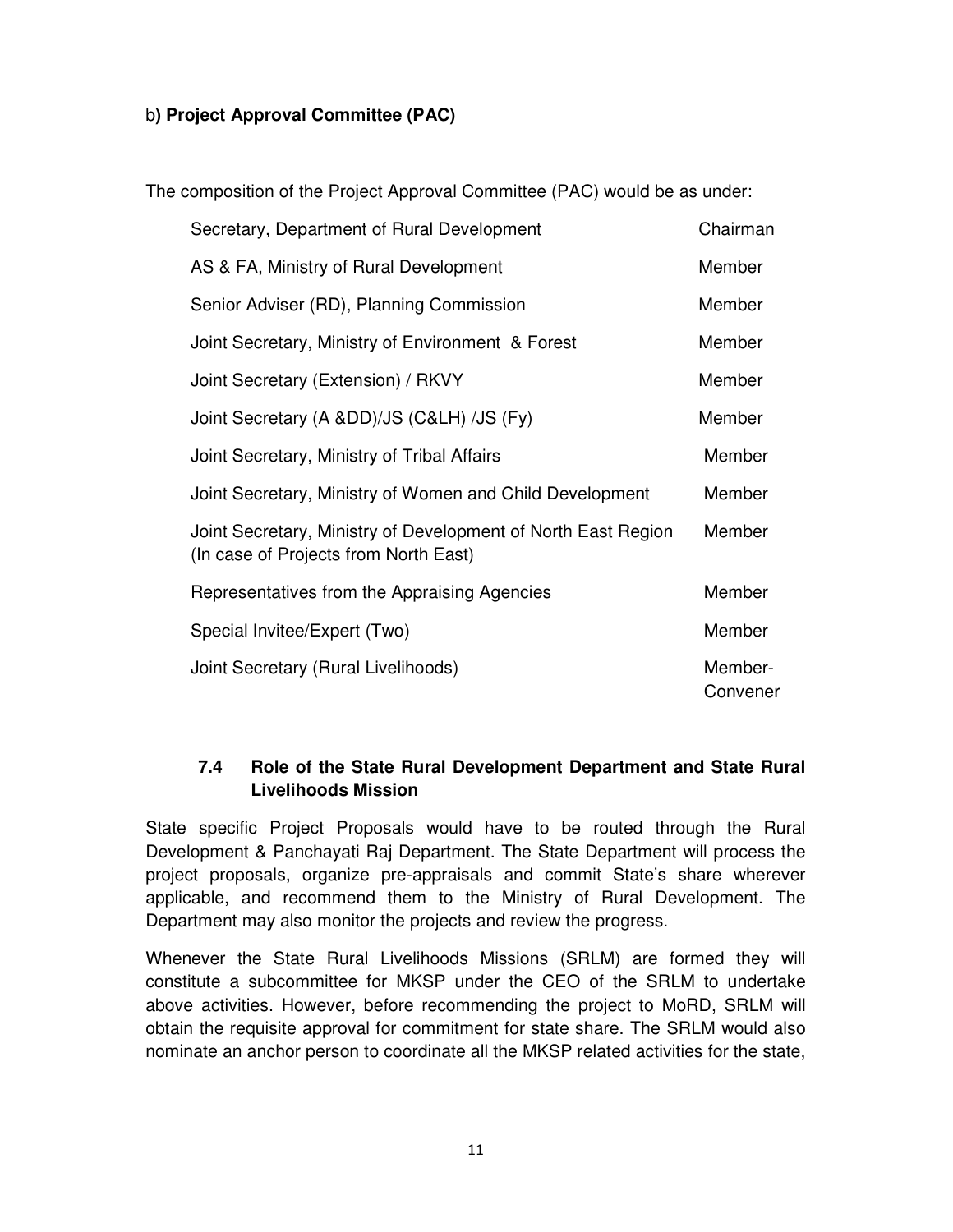### **7.5 Project Period**

Ordinarily, the projects are to be implemented within three years' time.

### **7.6 Release of Funds**

#### **1st Instalment**

The first instalment will be released by MoRD to the Designated Agency on the approval of the project by the PAC. The SRLMs are the Designated Agency for their respective states and PIA has to sign an MOU with SRLM. In case SRLM is not yet formed, the respective state governments would designate any government agency as the Designated Agency till the SRLM is formed. When a SRLM is also the PIA, NIRD will be the Designated Agency and there will an MOU between NIRD and SRLM (as PIA).In case of multi state projects where 25% of the project cost is born by a bilateral, multilateral, a large Indian donor agency or PIA on grant basis and being executed by a consortium, the MOU will be signed between NIRD (Designated Agency and the lead agency of the consortium. The funds may be channelled through the Designated Agency. Whenever the State Rural Livelihoods Missions (SRLM) is set up, the SRLM would be entrusted with this responsibility. The PIA would submit DPR to the Ministry of Rural Development. Out of the first instalment (i.e. 25% of the central share), 10% of the central share may be released after approval of PAC and signing of MoU between the PIA and Designated Agency. Rest of the 15% will be released immediately after submission of DPR to the Ministry of Rural Development for which a maximum period of 3 months from date of approval of the project by PAC will be permitted to the PIA.

#### **2nd Instalment**

The 2nd instalment of 50 % of central share will be released upon the following:

- a) Submission of DPR
- b) Release of state/donor agency/PIA share
- c) Submission of a Utilization certificate along with an expenditure statement for at least 60% of the released 1st instalment funds and contribution from state govt/other agencies and achievement of corresponding physical target.
- d) Submission of year-wise audit reports of the funds utilized;
- e) Quarterly reporting of progress in the prescribed formats
- f) A certificate from the Designated Agency that the project is being implemented as per the approved project proposal.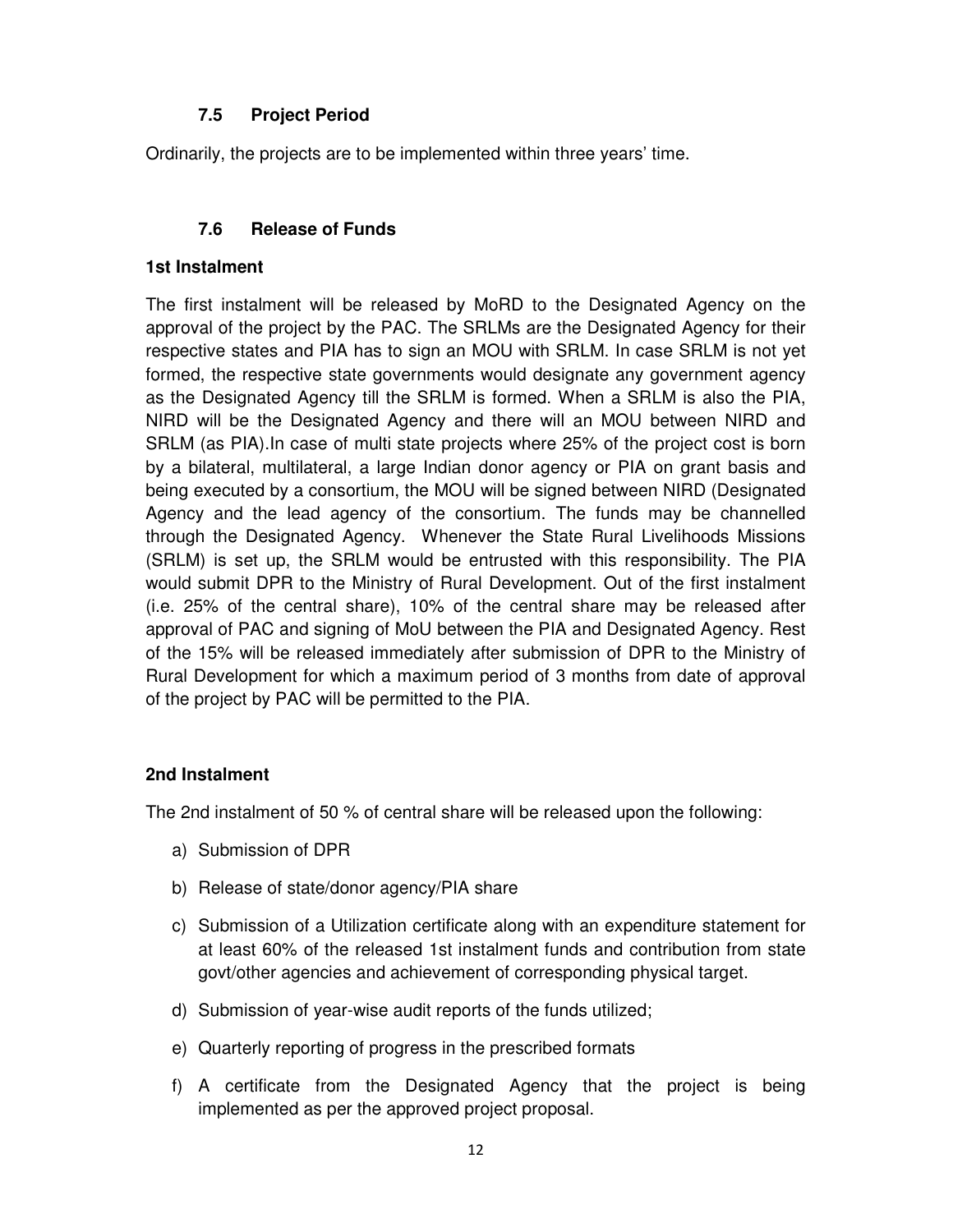### **3rd Instalment**

The 3rd and final instalment of 25% of central share will be released upon the following:

- a) Utilization of 80%\* of the total available funds and achievement of corresponding physical targets.
- b) Submission of year-wise audit reports of the funds utilized;
- c) Regular reporting of progress in the prescribed format;
- d) A certificate from the Implementing/Coordinating Agency that the project is being implemented as per the approved project proposal.
- e) Before the release of the 3rd and final instalment, it will be open to MoRD to have verification of the progress of the project by a third party / independent agency.

All financial documents (UC, Audit report etc.) and the project report submitted by the Project Implementation Agencies should be scrutinized and authenticated by the Co-ordinating Agency before they are forwarded to the Ministry of Rural Development.

### **7.7 Utilization of Interest earned on central release (s):**

The interest amount accrued on Government releases, if any, shall be adjusted against the Government share of the Project cost at the time of release of the third and final instalment.

### **7.8 Releasing of Matching Share:**

The State Government/other donor agency is required to release its corresponding matching share within a month of receipt of the respective instalment of the central share.

## **7.9 Submission of progress reports:**

The implementing agency/coordinating agency shall submit the progress report of the project by 15th of the month succeeding every quarter in the format prescribed by the Ministry. Failure to furnish the progress report would make implementing/ coordinating agency liable to refund the Central funds released for the Project along with interest.

It shall be open to the Ministry of Rural Development to prescribe such conditions, as it deems fit, from time to time to ensure proper execution of the project.

## **7.10 Monitoring and review of the Project**: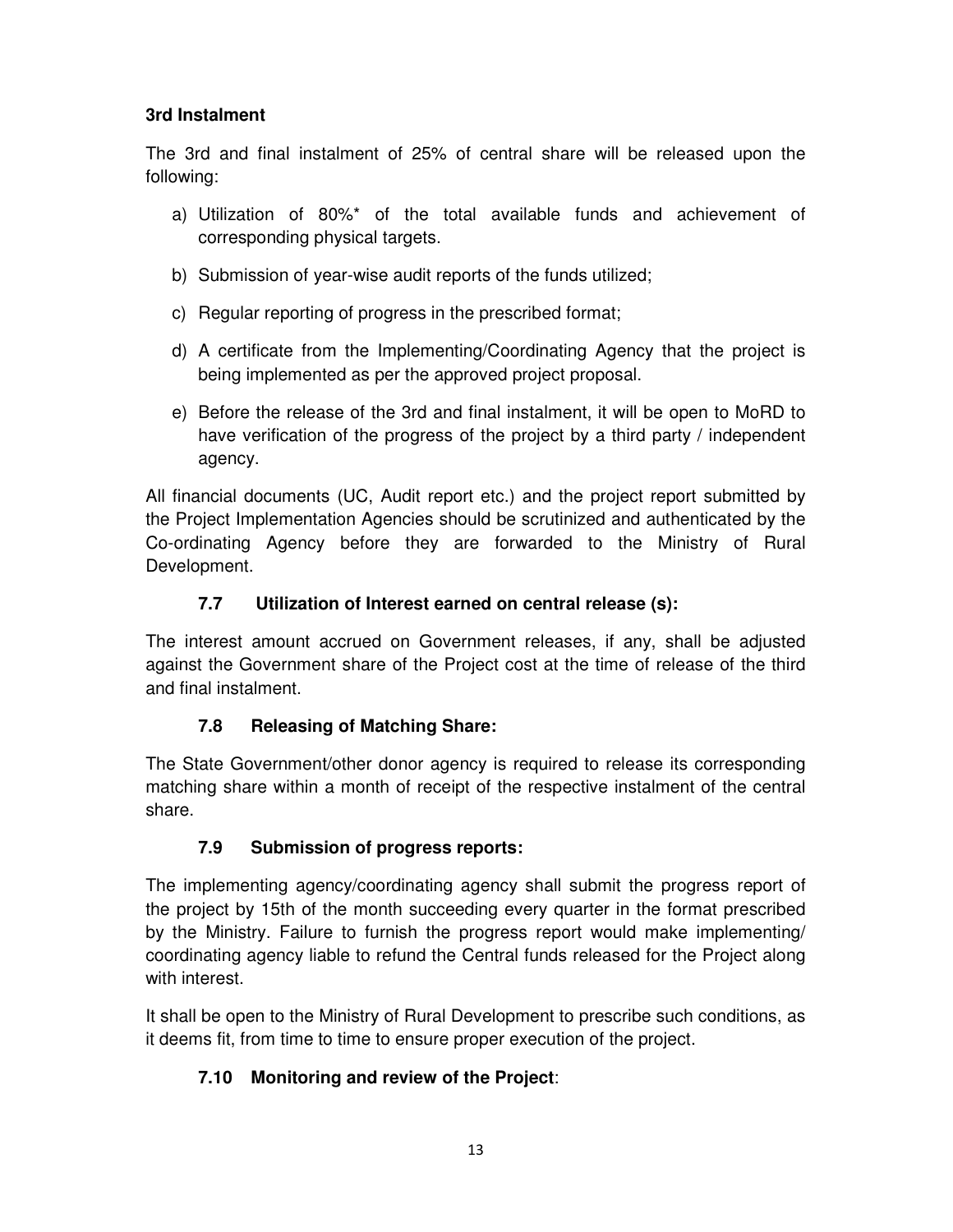Monitoring and review of the Projects sanctioned and implemented will be done at two levels i.e. at the Central level by a designated agency and at the State level by the RD Department or the SRLM. 1.5% of the central share in a project will be given to agencies identified at central level for appraisal, fund routing, monitoring and coordination.

(a)State Level:

For monitoring and periodic review of the sanctioned project, a Committee at the State level, headed by the Secretary (RD) of the State is to be constituted who will be responsible for reviewing and monitoring the Project/s. The Mission Director, SRLM would be convenor of the committee. The State Committee shall have participation from Forest and Environment, tribal development and Women and Child Development Departments. The Committee shall undertake quarterly reviews with the PIAs and members of the consortia as the case may be. The State governments may also constitute a State Level Technical Project Support Group to assist the PIAs in the implementation of the Projects.

(b) Central Level:

At the Central Level, the PSC will periodically review and monitor the MKSP projects sanctioned under the scheme. PSC will brief the PAC about the progress of the ongoing projects periodically. In addition, an advisory body including the representatives from private organizations, industries, marketing firms etc. would be constituted at the Central Level to give necessary advice to the Ministry of Rural Development on the implementation of MKSP.

### **7.11 Audit:**

- i. The Ministry of Rural Development retains the right to carry out internal audit of funds and financial implications of the project, if deemed necessary.
- ii. Financial audit is to be carried out by the Chartered Accountant of the Project Implementing Agency or any other authority appointed by the State Government. The audit report together with action taken on the auditor's observations and physical progress under the project shall be furnished at the time of release of 2nd / 3rd instalment of the Central funds.

### **8. Formulation of Projects under MKSP**

### **8.1 About the Project**

a) As the objective of the MKSP is to empower women to sustain and improve NTFP based livelihoods by establishing strong institutions of poor and empowering the community institutions to take better control of the NTFP value chain starting from collection of NTFP to marketing of the same,the project objectives should be explicitly stated and formulated accordingly.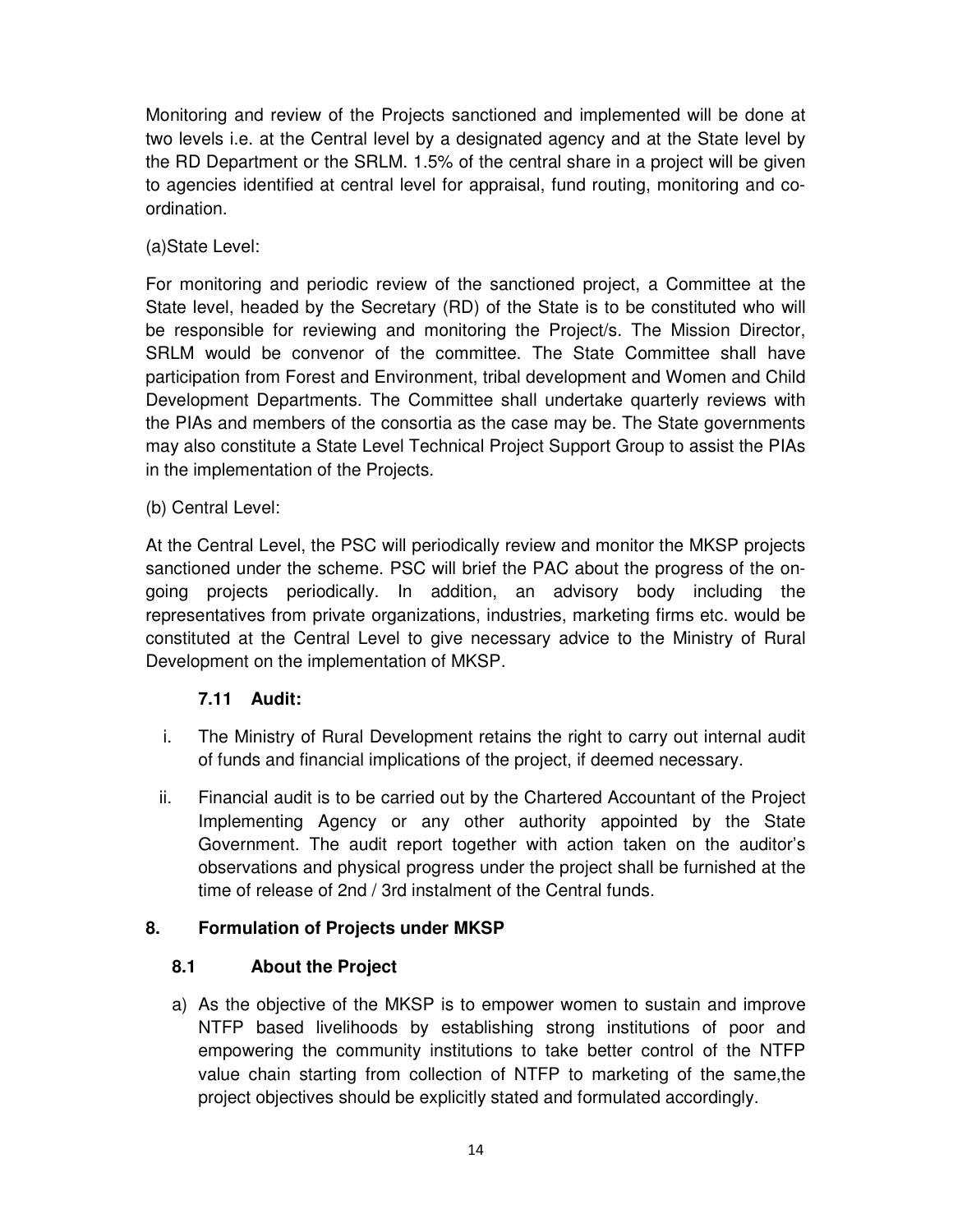- b) The Projects should be conceived in a manner so as to provide end to end solutions. Provision of a complete package of 'end–to-end' services through linking up women NTFP Collectors with the community based organizations providing access to a complete package of options from credit, insurance and inputs, to procurement, value addition and marketing of produce should be made in the project in order to make it a holistic project. To the extent possible, there should not be any gaps in the project and the loop should be closed.
- c) The scaling up strategy with the help of Community Based Organizations (CBOs) should be clearly mentioned in the project. How Community Resource Persons (CRPs) and Best Practicing NTFP collectors can drive the Project needs to be outlined clearly under the project.
- d) The project proposal should draw extensively from the existing best practices in regeneration, sustainable harvest and post harvest practices, value addition and marketing in NTFP.
- e) Collaboration strategy in partnering with CBOs, NGOs, Research Institutes, and Private Sector etc. should be mentioned in the project. A consortium of agencies coming together to formulate and implement the project would be permissible.
- f) If any subsidy is proposed, it should always be used as an incentive and not something which is derived in the natural course. The incentive either to individuals or organizations should be based on clearly measureable indicators, such as volume of transactions of the individuals with the livelihoods collectives or SHG Federation, repayment of loans, marketing premium obtained, no. of members whose skills have been enhanced, etc. Another use of financial incentive is leveraging. It should be used as catalytic capital to leverage credit from the financial institutions.
- g) Proposed State, district, blocks where the MKSP project is to be implemented should be specified along with details of coverage.
- h) Project period needs to be specified.
- i) Project should lead to substantial tangible and intangible socio-economic benefits.
- j) Project should have a well defined internal monitoring systems to track the progress i.e., physical and financial achievements. Appropriate Management Information Systems should be set up by the PIAs.
- k) There should be a sound information dissemination strategy using the Information Technology, Festivals, Folk Media, Audio-visual Aids, SMS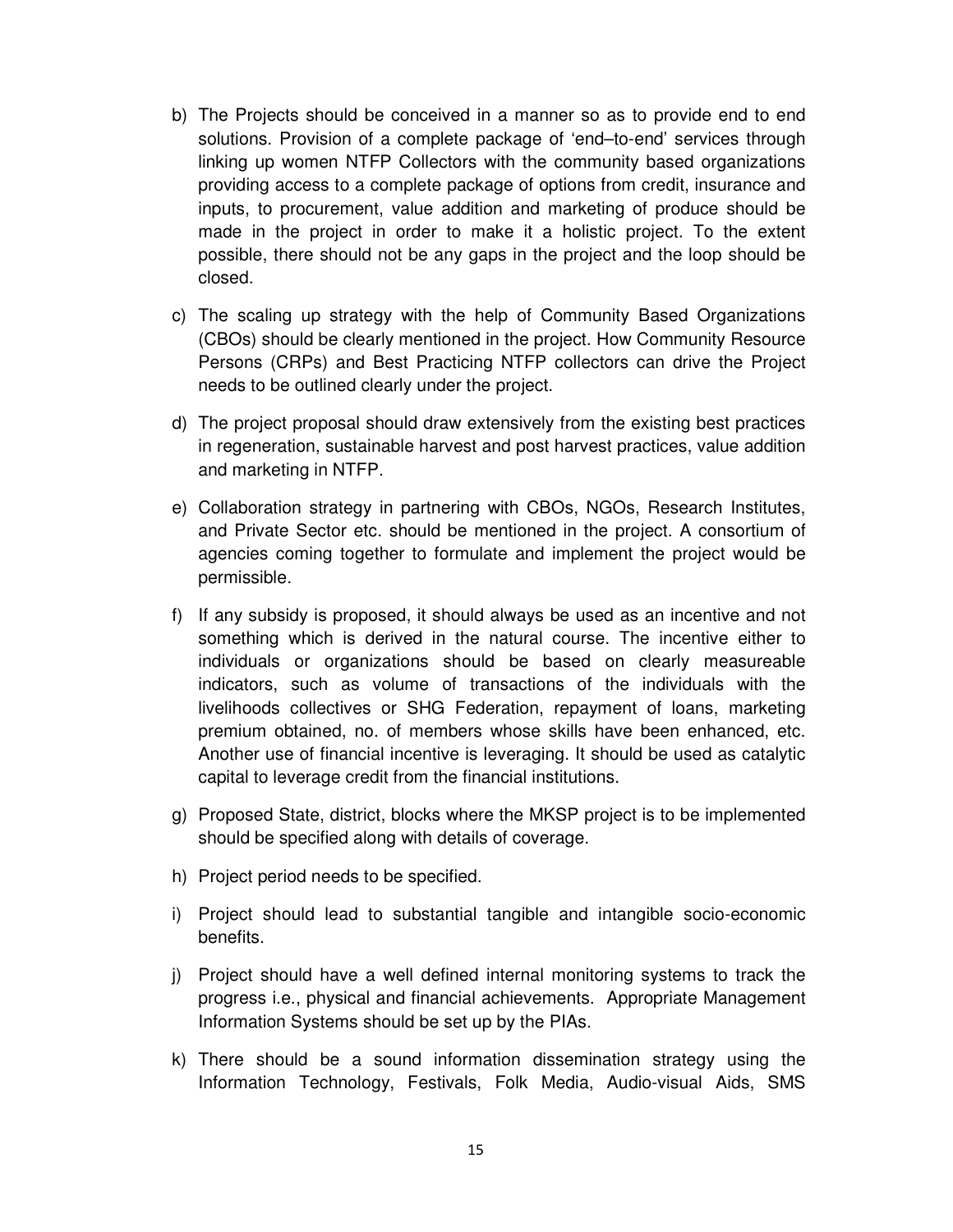updating systems, IEC material, video conferencing, and documenting the best practices.

### **8.2 The components under the project:**

- a) The organization and mobilization of women engaged in NTFP based livelihoods into groups (SHGs/ Federations / Women collectors' organizations) should be an essential element of the project proposal. A logical corollary to this activity is the technical and managerial capacity building of women in NTFP based activities in order to enable them to manage and sustain their activities. In this context, 'learning from the people' is equally or perhaps more important than institutional training. The SHGs and the women groups which have achieved something extraordinary should be upgraded into People's Training Institutions (PTIs). The members could be provided TOT and apprised with training methodologies. They could also be encouraged to develop their training curricula and their own pedagogy. They could be asked to select their trainees from the nearby villages which could be put under their charge. Besides, e-learning modules and distance modules would also be helpful in the training endeavours.
- b) The project may follow the Group Approach for the delivery of services.
- c) Enhanced access to assets (drying platforms etc.), for the benefit of women NTFP collectors and also creation of productive assets should be given due importance.
- d) Under the knowledge dissemination strategy training / demonstrations, exposure visits etc. of women may be included in order to impart them with necessary skills and techniques. Establishing institutional mechanisms for knowledge building, management and dissemination by women could be another element of this component. Knowledge, particularly relating to markets, post harvest practices and village level value addition should be included for the dissemination strategy.
- e) Community professionals and Community resource persons should be one of the key strategies for knowledge dissemination and scaling up of the interventions. This would ensure community ownership thus sustainability of the project.
- f) Regeneration and productivity enhancement techniques/ measures should be given adequate importance.
- g) The strategy adopted under the Project should ensure building climate change resilience and maintaining bio diversity. An indicative list of preharvest, post-harvest and sustainable NTFP practices is attached as Annexure IV.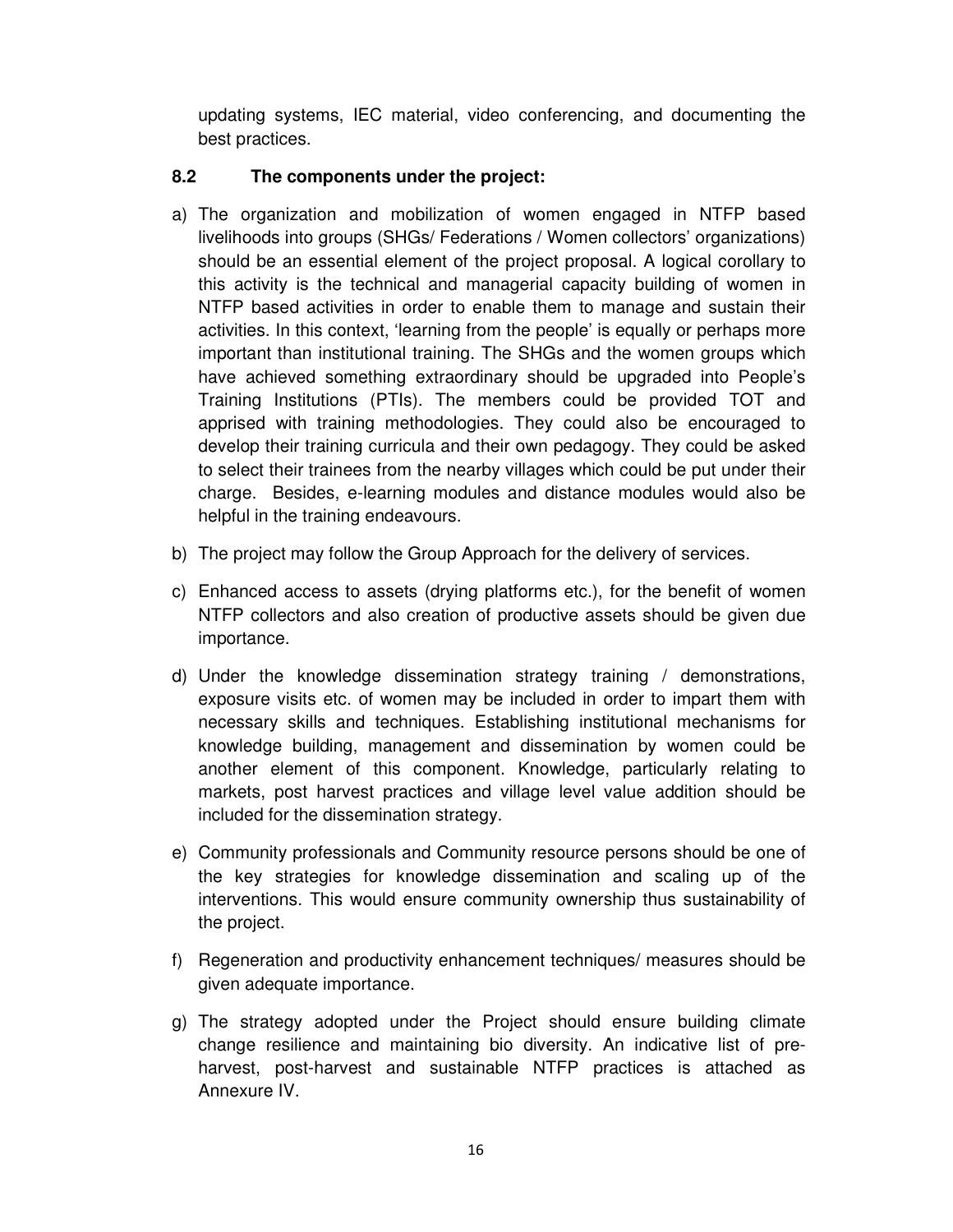- h) Quite often it is observed that the tribal community living in the forest fringe villages have agriculture and livestock based livelihoods as well, though NTFP remain their key livelihoods activity. The project proposal, along with NTFP, may also appropriately include interventions on these other livelihoods of the target community especially in case of the tribal community living in IAP districts. This will help creating a synergistic relationship among all the livelihoods of the poor women NTFP collectors. Management of cattle essentially considered as women's domain should be given due weightage under the scheme.
- i) Improving market access, developing forward linkages and ensuring remunerative prices to women engaged in NTFP activities should be a key element under the project. The marketing methods should be a combination of traditional marketing (marketing in established haats and bazaars, door-todoor marketing) and modern marketing including e-marketing. Under MKSP, building up expertise of the women in NTFP marketing should be a key outcome.
- j) Drudgery reduction through effective use of gender-friendly tools and transfer of technologies to women should also be made a key feature of the scheme.
- k) In order to optimize the benefits from the project under MKSP, a well defined convergence strategy should be mentioned at central, state, district and block levels in order to leverage schemes of various Ministries /Departments such as MGNREGA, and similar schemes aiming at empowerment of women and enhancement of productivity.
- l) The projects under MKSP should also incorporate planting of trees and fodder availability in order to derive maximum benefits out of the activities under the project.
- m) Food and Nutritional security of the women at household and community level should be made an integral part of the project. Institutional mechanisms for ensuring household and community level food security systems may be clearly mentioned. Village level procurement and distribution of commodities could be one of the components of the project.
- n) Innovative interventions may be considered for better management of risk associated with climate change.

### **8.3 Eligible Items of Expenditure**

Component-wise expenditure likely to be incurred for the project, like beneficiary mobilization, cost of training and capacity building, input costs, monitoring fees, tracking, administrative expenditure etc. must be mentioned in the project document.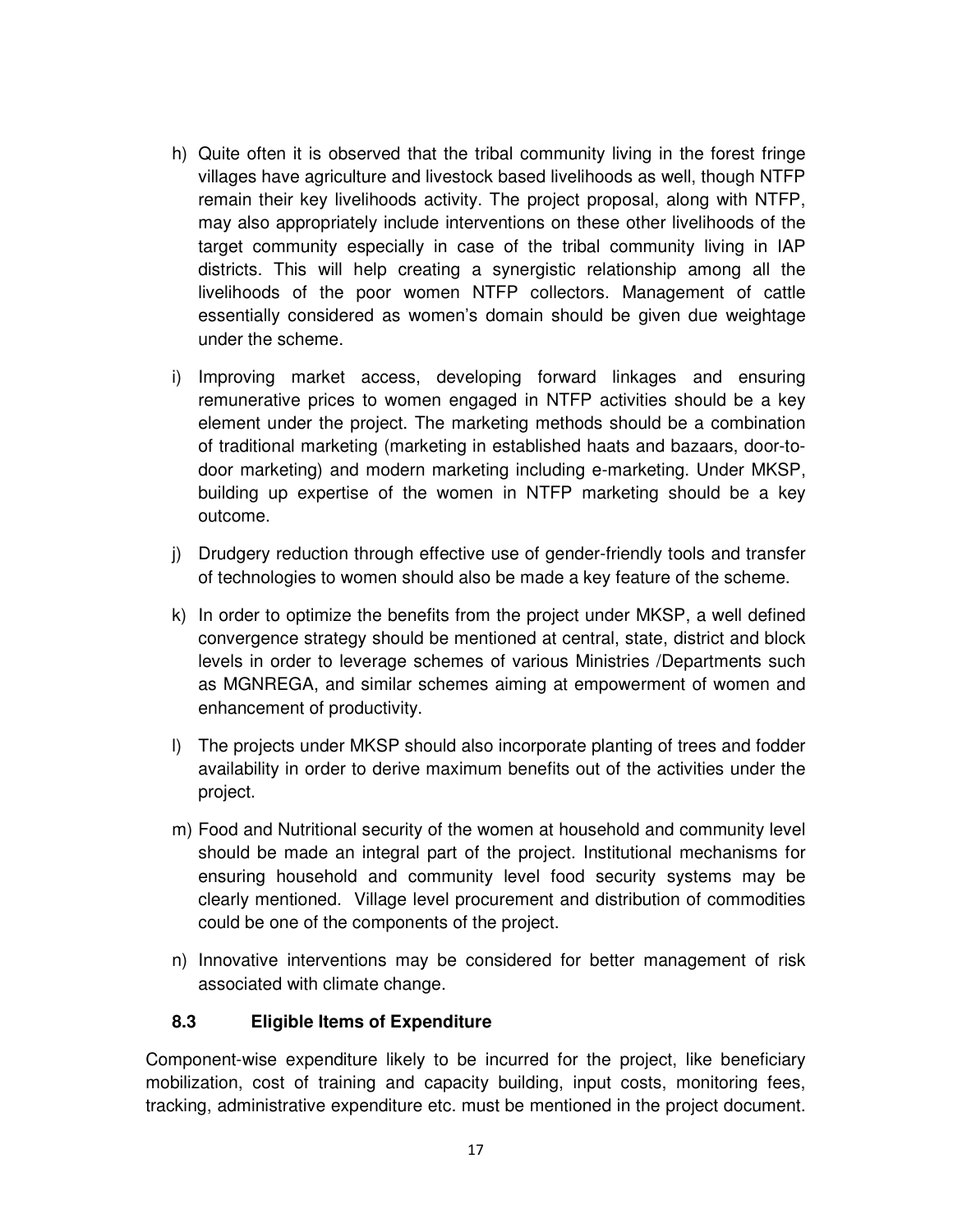Matching share of 25% by the State Government / Project Implementing Agency/other donors may be mentioned.

The project should incorporate expenditure on various components indicated under MKSP to arrive at the project cost. The administrative expenses for managing the project shall not exceed 5% with the condition that savings if any in the administrative component may be used for furthering the activities of the Project but not vice versa. Purchase of vehicles is not admissible in the projects. No cost escalation shall be borne by the Government of India.

At the end of the project period, the ownership and management rights of the infrastructure and assets created if any, under the project, shall remain with the participating women groups/organizations.

Reallocation of funds not exceeding 5% of the total project cost among different project activities will be permissible to accommodate any innovation within the project. However, reallocation on account of administrative expenditure shall not be permitted.

Any Additional Information that may be relevant to the Project Proposal may be mentioned in the Project Document.

### **9. Appraisal of the Projects**

The PIAs may submit their projects to the State Governments under intimation to the Government of India. Once the projects are appraised by the State Government's nodal Department, after duly examining their financial status, experience in implementing such projects, infrastructure facilities and other indicators, the project will be submitted to the MoRD for consideration by the PSC. An indicative set of appraisal criteria is attached as Annexure V.

### **10. Necessary conditions for project approval**

- a) PIA's past record and experience of at least last 3 years, especially in promoting NTFP based livelihoods with vulnerable community and in women empowerment.
- b) Recommendation by the identified Appraising Agency.
- c) Commitment of 25% of the Project Cost by State Govt. / PIA/donor agency.
- d) The central thematic livelihood component of the Project shall be anchored in dominant concerns such as regeneration, value addition, harvest and post harvest practices, building forward linkages, Climate Change, Drudgery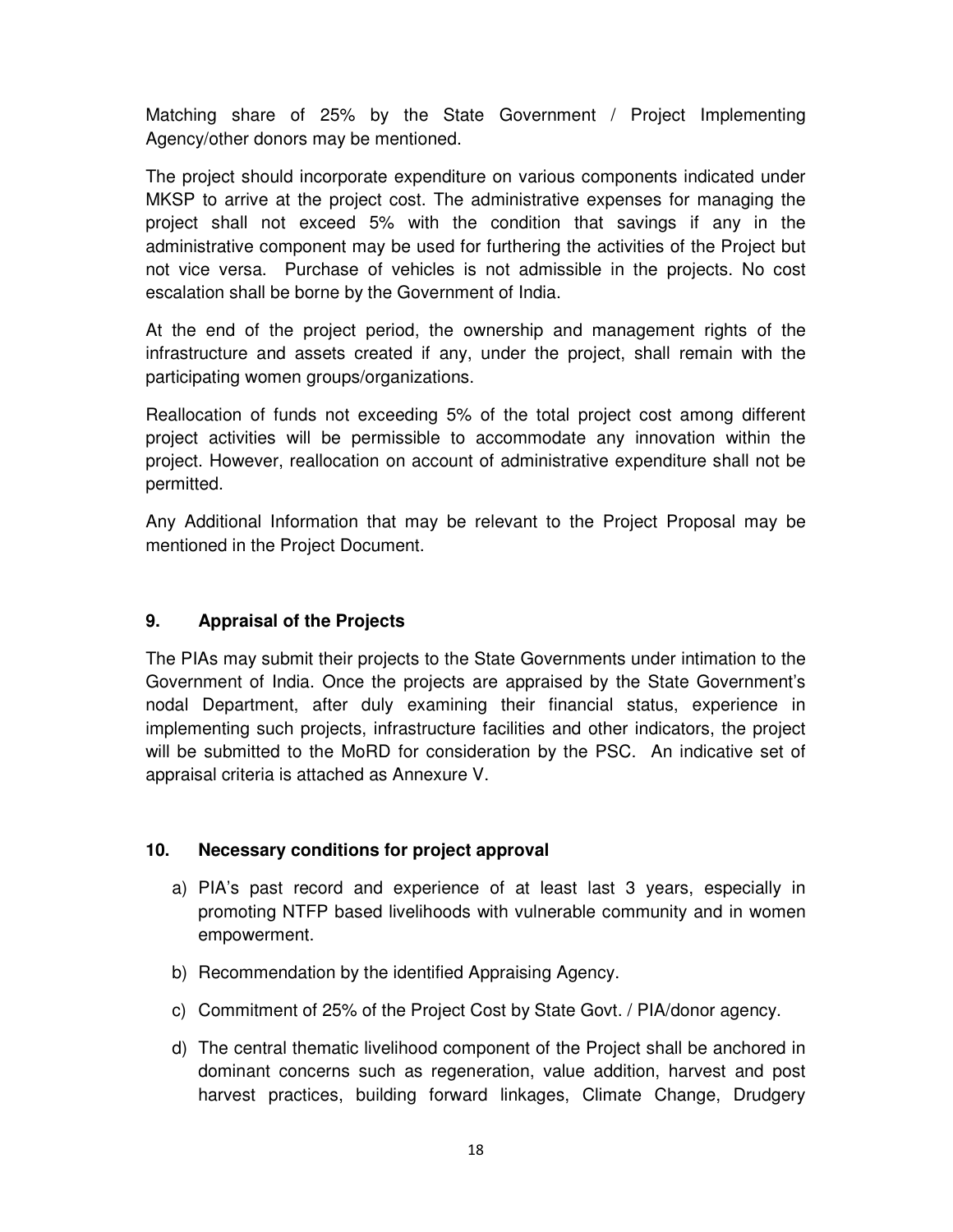reduction, Bio-diversity, Food and Nutritional Security, Conservation and improved access to natural resources etc.

- e) Exit and Scaling up strategy
- f) Predominant focus on vulnerable communities (ST/SC, Minorities and women headed households)
- g) Innovative projects in vulnerable areas (ecologically fragile, IAP districts etc.)
- h) Comprehensive project design concept to completion

### **11. Project Completion**

Process Documentation from the beginning will be useful for developing audio visual for further scaling up and midway corrections. Documentation is an essential requirement of the project along with video recording for important project milestones, giving the status of the project participants before and after. It should cover the details of deliverables as indicated in the project and achievements made against these deliverables. The completion report of the project should be made available by the PIA to MoRD/Designated Agency within three months from the date of project completion along with final utilization certificate and audit reports and funds that remained unspent, if any.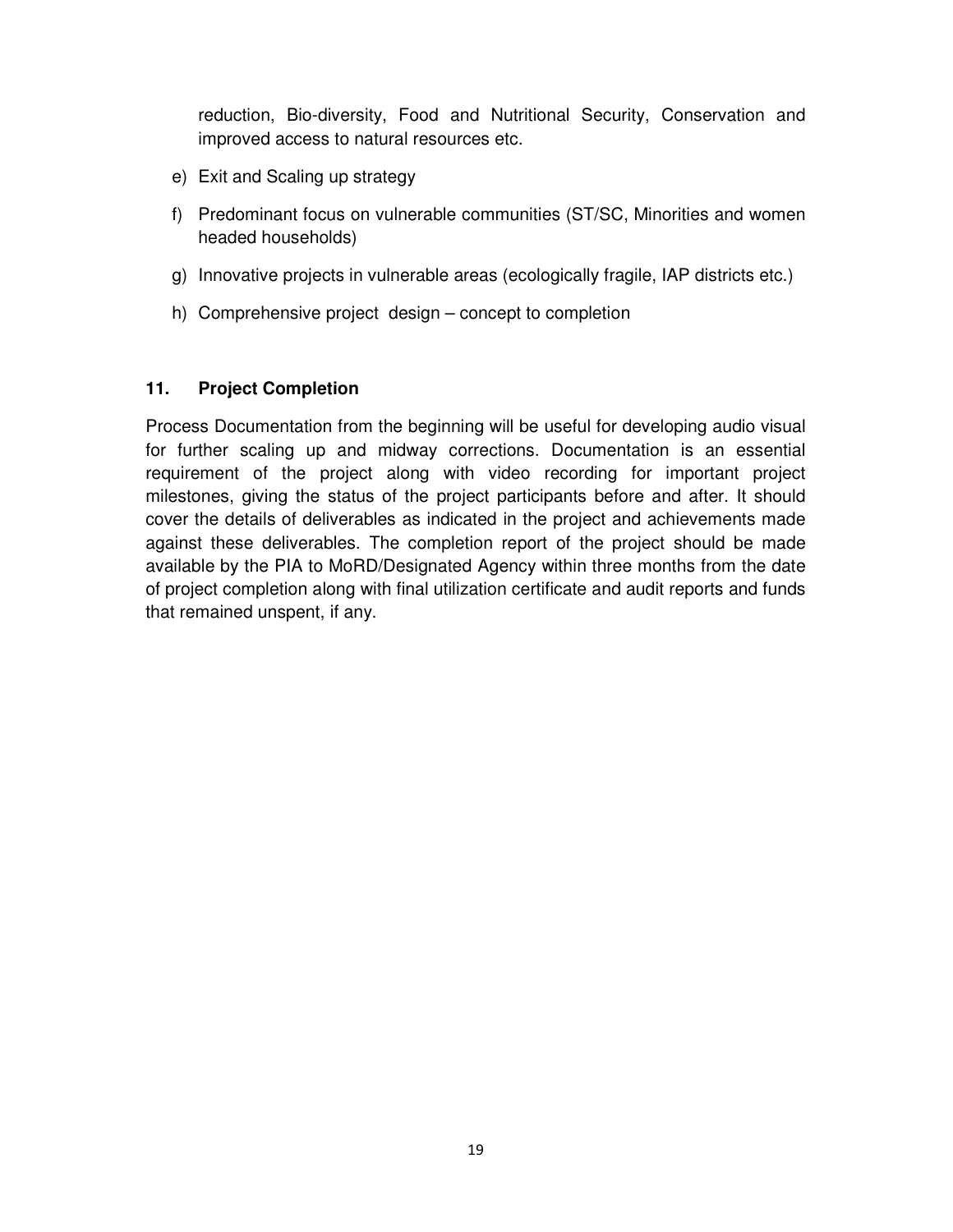## **Annexure I**

| <b>RESULT FRAMEWORK</b>                        |                                                                              |  |
|------------------------------------------------|------------------------------------------------------------------------------|--|
|                                                |                                                                              |  |
| <b>ESSENTIAL OUTCOMES</b><br><b>OUTCOME</b>    | <b>INDICATORS</b>                                                            |  |
| Establishment of effective institutional       | of<br>Women<br><b>SHG</b><br>1. No.<br>their<br>and                          |  |
| <b>NTFP</b><br>of<br>platforms<br>the<br>women | federations formed with members from                                         |  |
| collectors<br>for improved access<br>to        | tribal NTFP collectors                                                       |  |
| finance                                        | 2. Rs. of SHG - Bank Linkages achieved                                       |  |
|                                                | 3. % SHG groups linked to banks                                              |  |
| Development of pro poor value chain            | 1. Key livelihoods activities of the tribal                                  |  |
| around<br>NTFP collectors<br>ensuring          | NTFP collectors identified                                                   |  |
| increased access to market and market          | 2. The value chains of these livelihoods                                     |  |
| information for better marketing of their      | activities analysed                                                          |  |
| products                                       | 3. Interventions designed and implemented                                    |  |
|                                                | value<br>chain development<br>around                                         |  |
|                                                | through the institutions of the poor<br>4. Local level value addition by the |  |
|                                                | community has been introduced                                                |  |
|                                                | 5. Forward market linkages have been                                         |  |
|                                                | the<br>established<br>for<br>livelihoods                                     |  |
|                                                | organizations                                                                |  |
|                                                | 6. PPP model has been established for the                                    |  |
|                                                | livelihoods organizations                                                    |  |
|                                                | 7. % target population have access to                                        |  |
|                                                | market information                                                           |  |
|                                                | 8. % target population linked to market                                      |  |
|                                                | through collective action<br>9. % increase in income due to market           |  |
|                                                | linkages                                                                     |  |
| Community<br>Promotion<br>0f<br>Owned          | 1. No. of Livelihoods organizations of                                       |  |
| Livelihoods Organizations of tribal            | NTFP collectors promoted                                                     |  |
| NTFP collectors that enables them to           | 2. % target populations are the members                                      |  |
| increase household income through              | of such organizations                                                        |  |
| livelihood<br>enhancements<br>on<br>a          | 3. No of community professional trained                                      |  |
| sustainable basis                              | and positioned                                                               |  |
|                                                | 4. Community are actively participating in                                   |  |
|                                                | the management of the organizations                                          |  |
| Development<br>promotion<br>and<br>of l        | 1. Best practices protocols in pre harvest,                                  |  |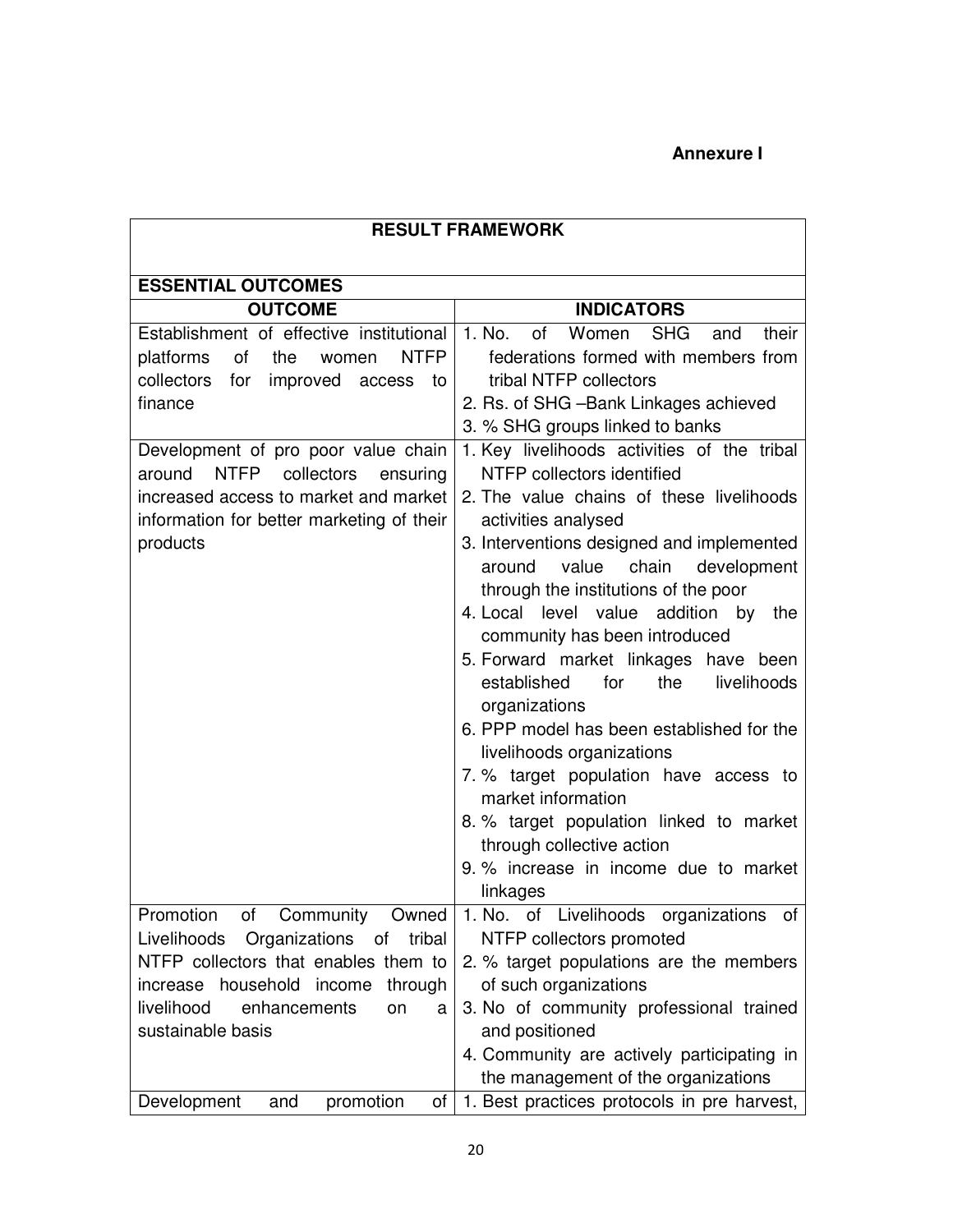| NTFP management  <br>sustainable<br>practices<br>including<br>pre<br>harvest,                                                                                                                   | harvest and post-harvest in NTFP<br>developed and promoted                                                                                                                                                                                                                                             |
|-------------------------------------------------------------------------------------------------------------------------------------------------------------------------------------------------|--------------------------------------------------------------------------------------------------------------------------------------------------------------------------------------------------------------------------------------------------------------------------------------------------------|
| harvest and post harvest technology to                                                                                                                                                          | 2. % target population trained in the                                                                                                                                                                                                                                                                  |
| enhance livelihoods opportunities for<br>NTFP collectors leading to climate<br>change resilience and improved bio                                                                               | protocols<br>3. % target<br>population<br>adopted<br>the<br>protocols                                                                                                                                                                                                                                  |
| diversity                                                                                                                                                                                       | 4. % target population have increased<br>income from this practices                                                                                                                                                                                                                                    |
| <b>DESIRABLE OUTCOMES</b>                                                                                                                                                                       |                                                                                                                                                                                                                                                                                                        |
| promotion<br>of<br>Development and<br>effective regeneration practices<br>for<br>sustainable livelihoods around NTFP<br>collection                                                              | 1. No<br>of<br>commodities<br>which<br>for<br>regeneration protocols established<br>$2. \%$<br><b>NTFP</b><br>collectors<br>practising<br>the<br>regeneration protocols<br>$3. \%$<br>increase in income<br>due<br>to<br>regeneration practices                                                        |
| Increased access of women NTFP<br>collectors to productive land, inputs,<br>credit, technology and information to<br>expand their livelihoods<br>through<br>sustainable<br>community<br>managed | NTFP collector HH<br>$1. \%$<br>accessed<br>productive lands                                                                                                                                                                                                                                           |
|                                                                                                                                                                                                 | 2. % NTFP collector HH accessed inputs<br>for livelihoods activities<br>3. % NTFP collector HH accessed credit to                                                                                                                                                                                      |
| agriculture practices                                                                                                                                                                           | take up livelihoods activities<br><b>NTFP</b><br>collector<br>$4. \%$<br>HH.<br>accessed<br>and information<br>for<br>technology<br>community<br>managed<br>sustainable<br>agriculture practices<br>5. Infrastructure for value addition have<br>been positioned with the livelihoods<br>organizations |
| levels<br>skills<br>of<br>Increased<br>and<br>performance of women engaged<br>in<br>NTFP livelihoods                                                                                            | 1. Training programs designed to improve<br>the skills<br>of women in livelihoods<br>activities they are engaged in<br>2. % target population received training at<br>least once                                                                                                                       |
|                                                                                                                                                                                                 | $3. \%$<br>target group received<br>repeat<br>trainings<br>4. Performance of the target people in<br>livelihoods activities enhanced                                                                                                                                                                   |
| Improvement in food and nutritional<br>security of tribal women                                                                                                                                 | 1. Key elements of food and nutritional<br>insecurity<br><b>NTFP</b><br>collectors<br>among<br>analysed<br>2. Designed<br>and<br>implemented<br>interventions to improve the situation<br>through the institutions of the poor                                                                         |
|                                                                                                                                                                                                 | 3. % target population started kitchen                                                                                                                                                                                                                                                                 |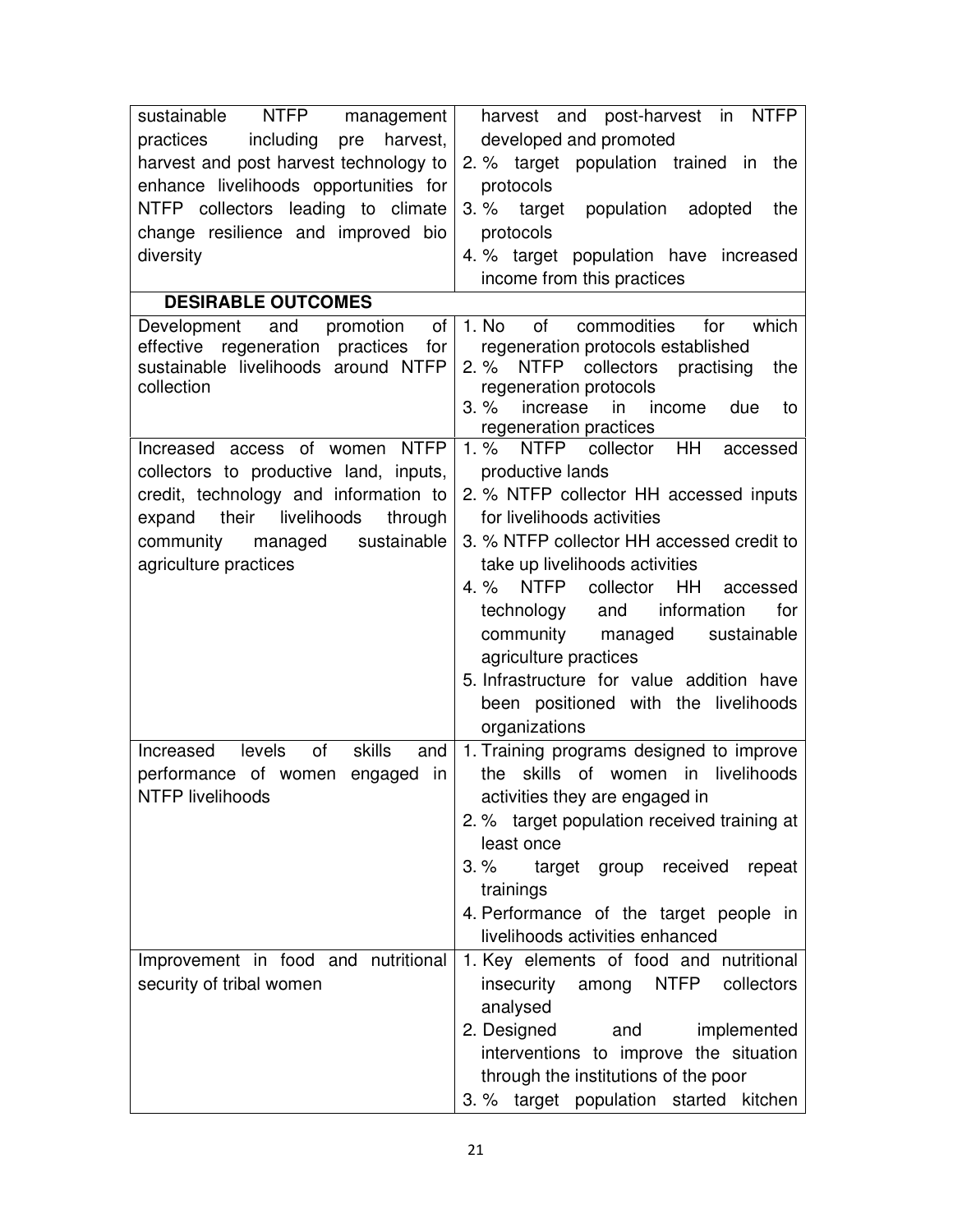|                                                                          | garden                                                                                                                                                                                                                                                                                                                                                                                                                                  |
|--------------------------------------------------------------------------|-----------------------------------------------------------------------------------------------------------------------------------------------------------------------------------------------------------------------------------------------------------------------------------------------------------------------------------------------------------------------------------------------------------------------------------------|
|                                                                          | 4. % target population consuming NTFP as                                                                                                                                                                                                                                                                                                                                                                                                |
|                                                                          | food                                                                                                                                                                                                                                                                                                                                                                                                                                    |
|                                                                          | 5. Improvement of IMR                                                                                                                                                                                                                                                                                                                                                                                                                   |
|                                                                          | 6. Improvement in MMR                                                                                                                                                                                                                                                                                                                                                                                                                   |
|                                                                          | 7. Reduction of incidence of malnutrition                                                                                                                                                                                                                                                                                                                                                                                               |
| Improvement in health security                                           | 1. Interventions<br>for<br>improved<br>health<br>security designed and implemented<br>2. % target population accessed health<br>security intervention<br>3. No of community paramedics practising<br>traditional knowledge based (medicinal<br>plants) treatments<br>trained<br>and<br>positioned<br>4. % target population linked to health<br>insurance schemes<br>5. % target population benefitted from<br>health insurance schemes |
|                                                                          |                                                                                                                                                                                                                                                                                                                                                                                                                                         |
| Drudgery reduction for women NTFP<br>collectors through use of<br>gender | 1. % women have been trained in drudgery<br>reduction techniques and technology                                                                                                                                                                                                                                                                                                                                                         |
| friendly tools / technologies                                            | 2. % women have started using drudgery                                                                                                                                                                                                                                                                                                                                                                                                  |
|                                                                          | reduction tools/technologies                                                                                                                                                                                                                                                                                                                                                                                                            |
| productivity<br><b>NTFP</b><br>Improved<br>of                            | 1. Sustainable productivity enhancement                                                                                                                                                                                                                                                                                                                                                                                                 |
| resources on a sustainable basis                                         | strategy designed and implemented                                                                                                                                                                                                                                                                                                                                                                                                       |
|                                                                          | 2. % increase in productivity achieved                                                                                                                                                                                                                                                                                                                                                                                                  |
|                                                                          | 3. % target population adopted the practice                                                                                                                                                                                                                                                                                                                                                                                             |
| Improved access to their entitlements                                    | 1. % target population have accessed their                                                                                                                                                                                                                                                                                                                                                                                              |
| and services of the government and                                       | entitlements under PDS                                                                                                                                                                                                                                                                                                                                                                                                                  |
| other agencies                                                           | 2. % target population accessed MDM                                                                                                                                                                                                                                                                                                                                                                                                     |
|                                                                          | $3. \%$<br>target<br>population<br>accessed<br><b>MGNREGA</b>                                                                                                                                                                                                                                                                                                                                                                           |
|                                                                          | 4. Rs. Income from MGNREGA ensured                                                                                                                                                                                                                                                                                                                                                                                                      |
|                                                                          | 5. No of days work increased under                                                                                                                                                                                                                                                                                                                                                                                                      |
|                                                                          | <b>MGNREGA</b>                                                                                                                                                                                                                                                                                                                                                                                                                          |
|                                                                          | 6. % target population accessed FRA-CFR                                                                                                                                                                                                                                                                                                                                                                                                 |
|                                                                          | entitlements                                                                                                                                                                                                                                                                                                                                                                                                                            |
|                                                                          | 7. Number of convergence with various                                                                                                                                                                                                                                                                                                                                                                                                   |
|                                                                          | govt. programs achieved                                                                                                                                                                                                                                                                                                                                                                                                                 |
|                                                                          | 8. Transit pass availability<br>for<br>the                                                                                                                                                                                                                                                                                                                                                                                              |
|                                                                          | livelihoods organizations improved                                                                                                                                                                                                                                                                                                                                                                                                      |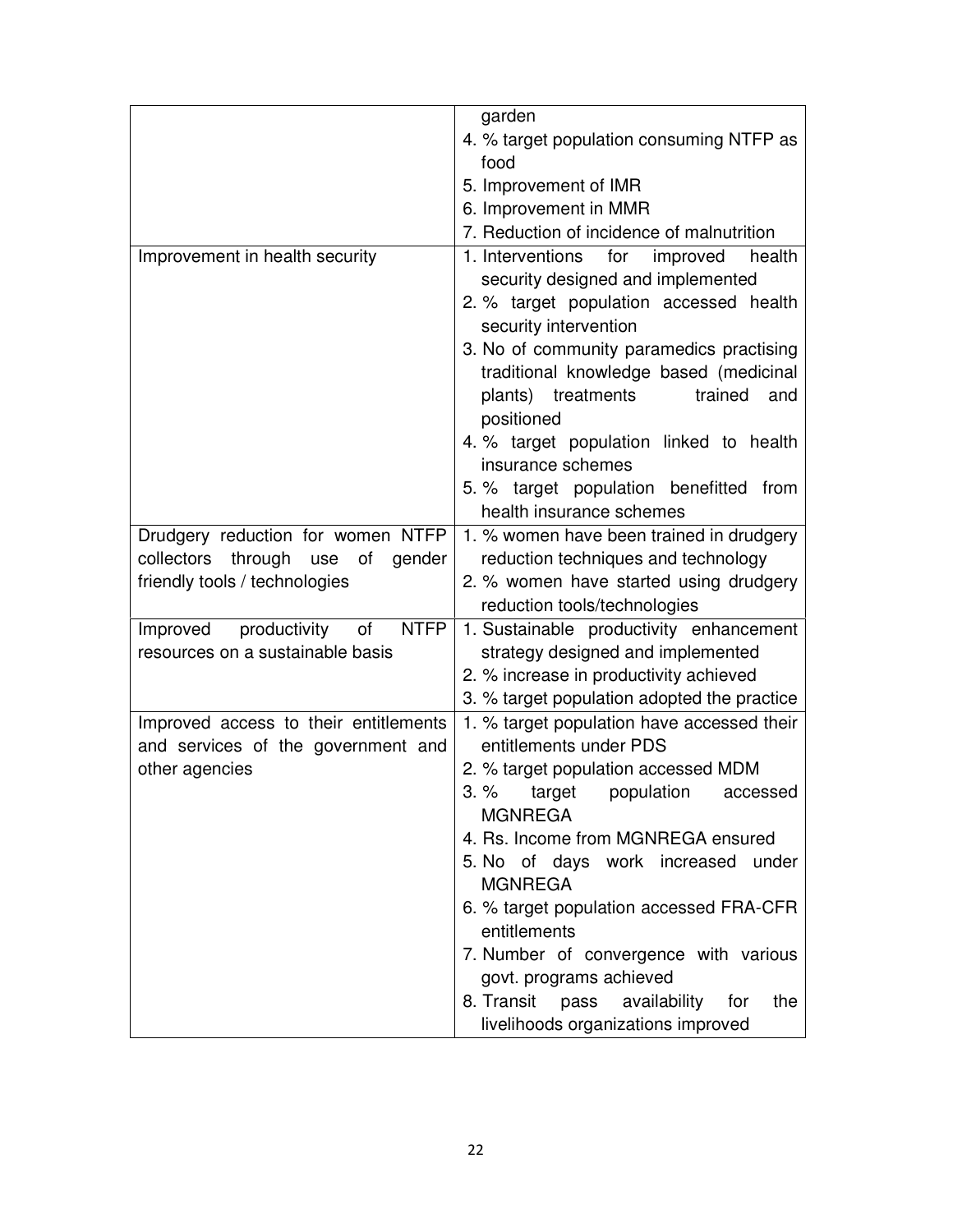#### **Annexure II**

#### **NRLM NON NEGOTIABLES**

#### OVERARCHING BELIEFS

Belief in the power of the poor and in their innate capabilities and that this power can be unleashed through social mobilization and building strong institutions of poor.

#### HOLISTIC POVERTY ERADICATION

For the Poor

- The implementing agency is a learning organization that changes it's strategy of engagement with CBO as the CBO graduates into higher order activities and many a NGO role is being taken over by the CBO thus ensuring increased empowerment of the community
- Focus on the poor- All initiatives should start with the poorest
- Focus on women- they are more vulnerable within the family
- Food security and, social security of communities should be given highest priority in allocating resources

Of the Poor

- Universal social inclusion and universal social mobilization in a time bound manner
- Transparent and participatory identification of poor
- Federations of institutions of the poor as 'force multipliers' and as 'sensitive support structures' to promote and nurture S.H.Gs. Institutions of the poor transform into institutions for the poor

By the Poor

- Managerial and financial self reliance of the institutions of the poor
- Participation of the poor, particularly the poorest, in all decisions that affect them and their institutions
- Development and continuous capacity building of large pool of social capital at village/block level- community leaders, community professionals and community resource persons

Sustainable livelihoods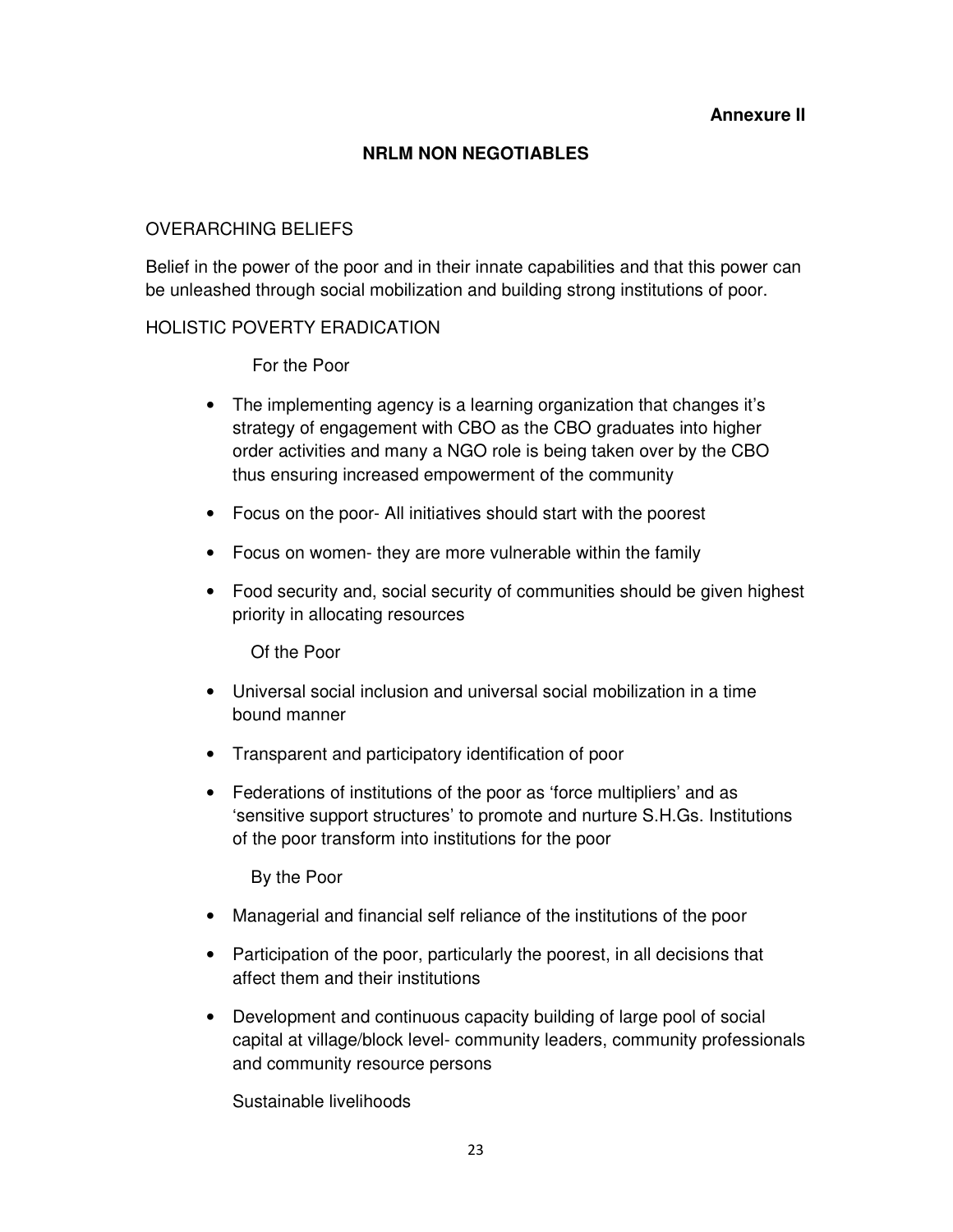- Ensuring primary sector livelihoods of the poor are viable and sustainable – eco friendly, based on local resources ( to the maximum extent), and climate change resilient
- Building social capital ( community professionals, community best practitioners) around livelihoods
- Building capacities of the institutions of the poor to manage livelihoods value chains on their own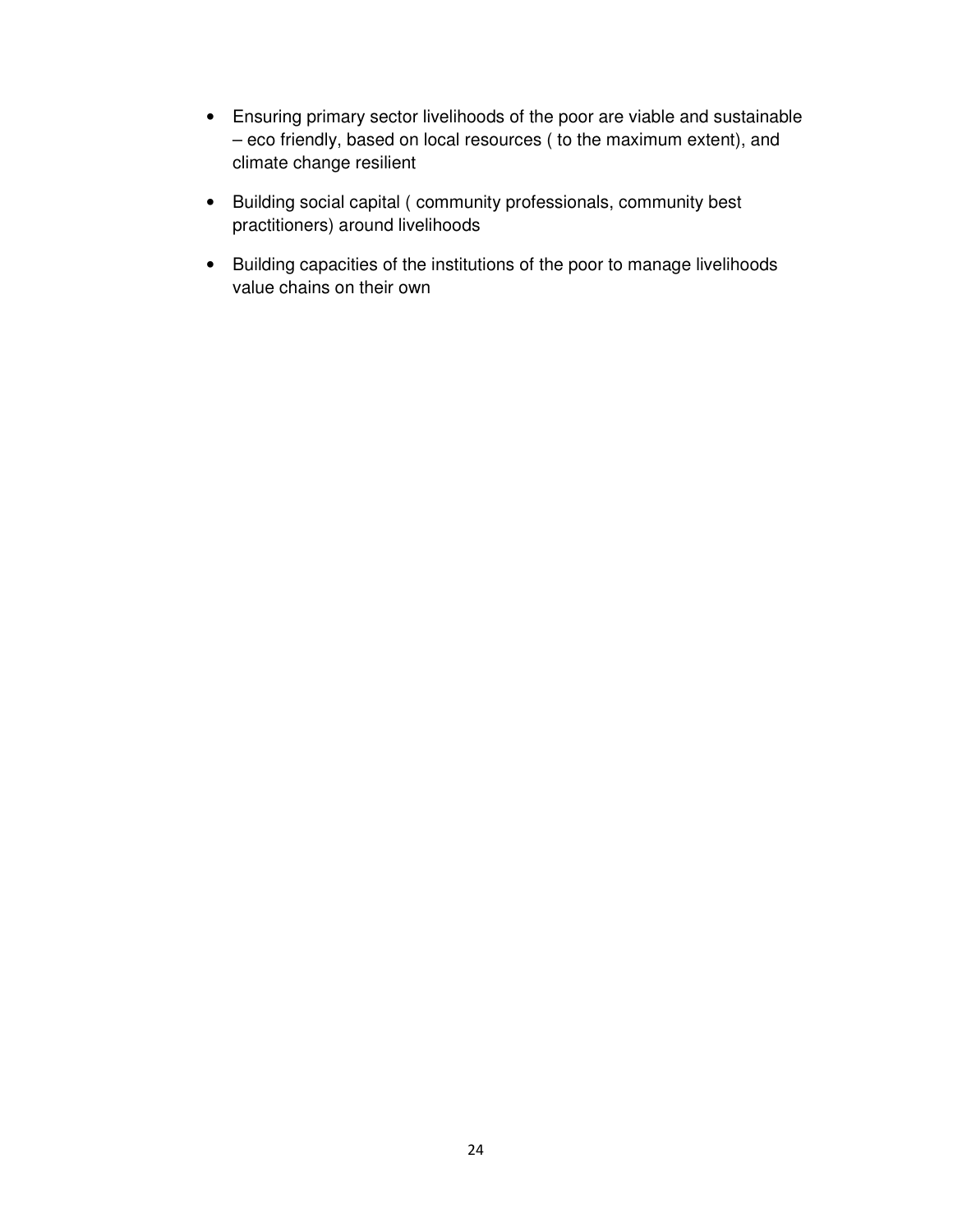### **Profile of the Project Implementing Agency (PIA)**

#### **A. Minimum Essential qualification required in the potential partner**

- 1. The NGO should have at least 3 years of relevant experience of implementing NTFP related livelihood activities with poor especially the tribal community with community participation in the rural areas where the PIAs propose to work under MKSP. A community owned and community managed CBO with majority membership from tribals with at least two years' experience would also be eligible as a PIA and can submit proposals under MKSP-NTFP.
- 2. The NGO should have minimum annual turnover of over Rs.20 lakhs in the past three years [as evidenced in the past three year audited financial statements]. In case of a community owned and community managed CBO with majority membership from tribals, as PIA, an annual turnover of Rs 10 lakhs is an essential qualification criterion.
- 3. The PIA should have worked with at least 200 tribal NTFP collectors.
- 4. The PIA should have formed at least 50 SHGs/ community based organizations for the promotion of NTFP based livelihoods in the proposed area. In case of a community owned and community managed CBO with majority membership from tribals, as PIA, they should have formed at least 25 SHGs or similar groups.
- 5. PIA should be registered, non- political and secular in nature
- 6. PIA should not be black listed by any government department
- 7. Should have transparency in financial, material handling, benefit sharing and fulfillment of legal compliances
- 8. Should have adequate infrastructure, human resources with respect to the proposed project

### **B. Preferred qualities in the NGO**

- 1. NGO should have domain knowledge of and experience in community mobilisation, SHG and Microfinance, Livelihoods Enhancement, market linkages etc.
- 2. Should have experience in forward and backward linkages in NTFP
- 3. The NGO should be willing to provide the undertaking for continuing working in the area for the project duration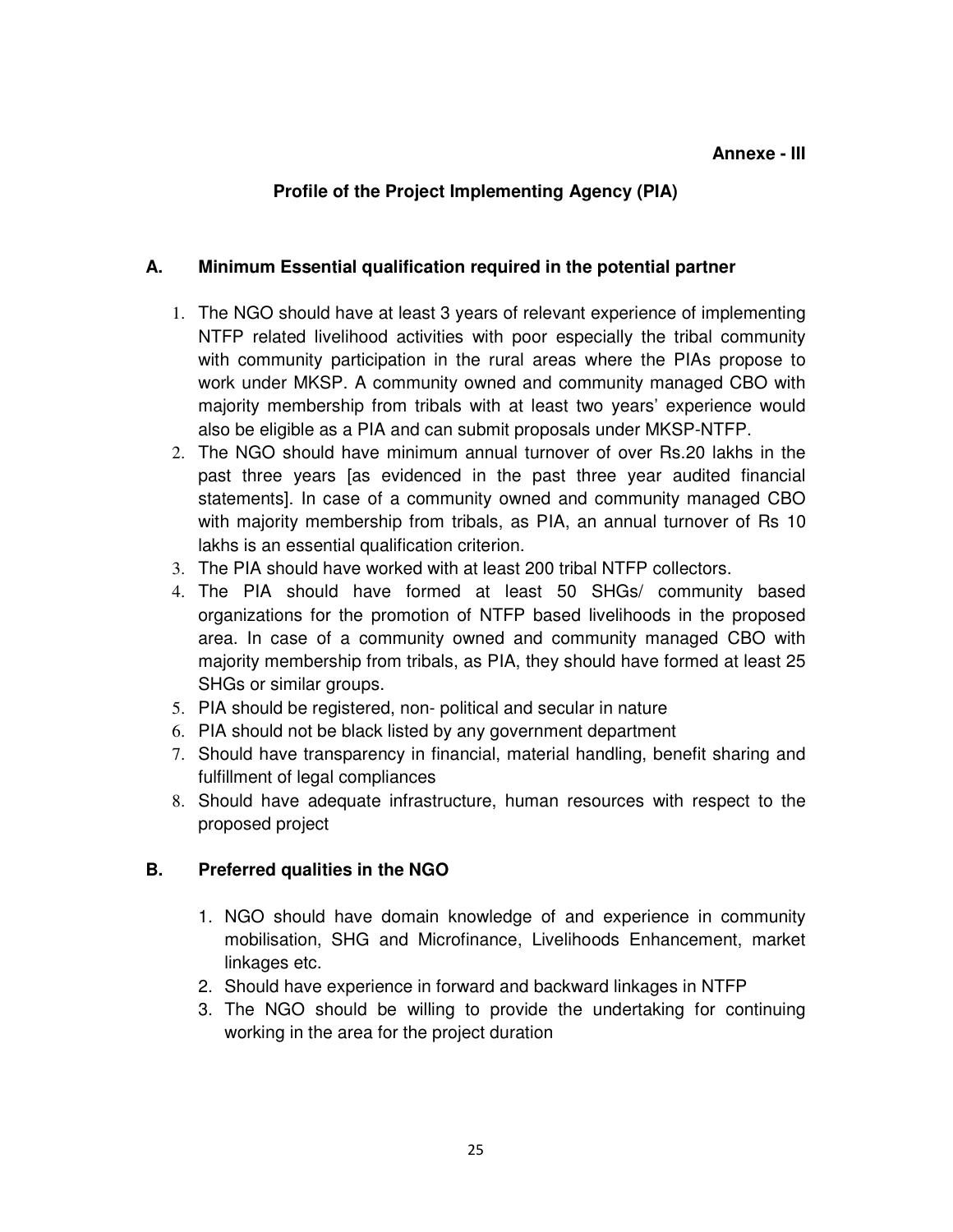### **C. Consortium of NGOs**

- 1. Consortium of partners having experience in different parts of the value chain will be encouraged
- 2. Consortium should have at least one lead partner
- 3. The leveraging among the partners should be clearly articulated
- 4. The partners should have demonstrated expertise in the respective fields

### **List of documents that applicant NGO need to submit along with application**

- 1. Application format attached
- 2. Copy of the registration certificate
- 3. Copy of the audit statement of NGO for last 3 years
- 4. Copy of the annual report of NGO for last three years
- 5. Affidavit that NGO is not currently black listed by any government department or agency
- 6. Complete information about its work format attached
- (a) Basic information: Name of the Organization, its full postal address, email ids and telephone number
- (b) Profile of Project Proposer- names of the head of the Organization and project-coordinator, their background, academic qualifications, experience, previous responsibilities held, duration in present organization and nature of duties handled
- (c) If the organization is a part of or sister concern of a larger entity, details may be given
- (d) Details of specialization of the organization, its primary activities, projects handled and duration of exposure to the subject. The total project size handled so far may be given.
- (e) Similar work handled in the past along with its size should be clearly mentioned.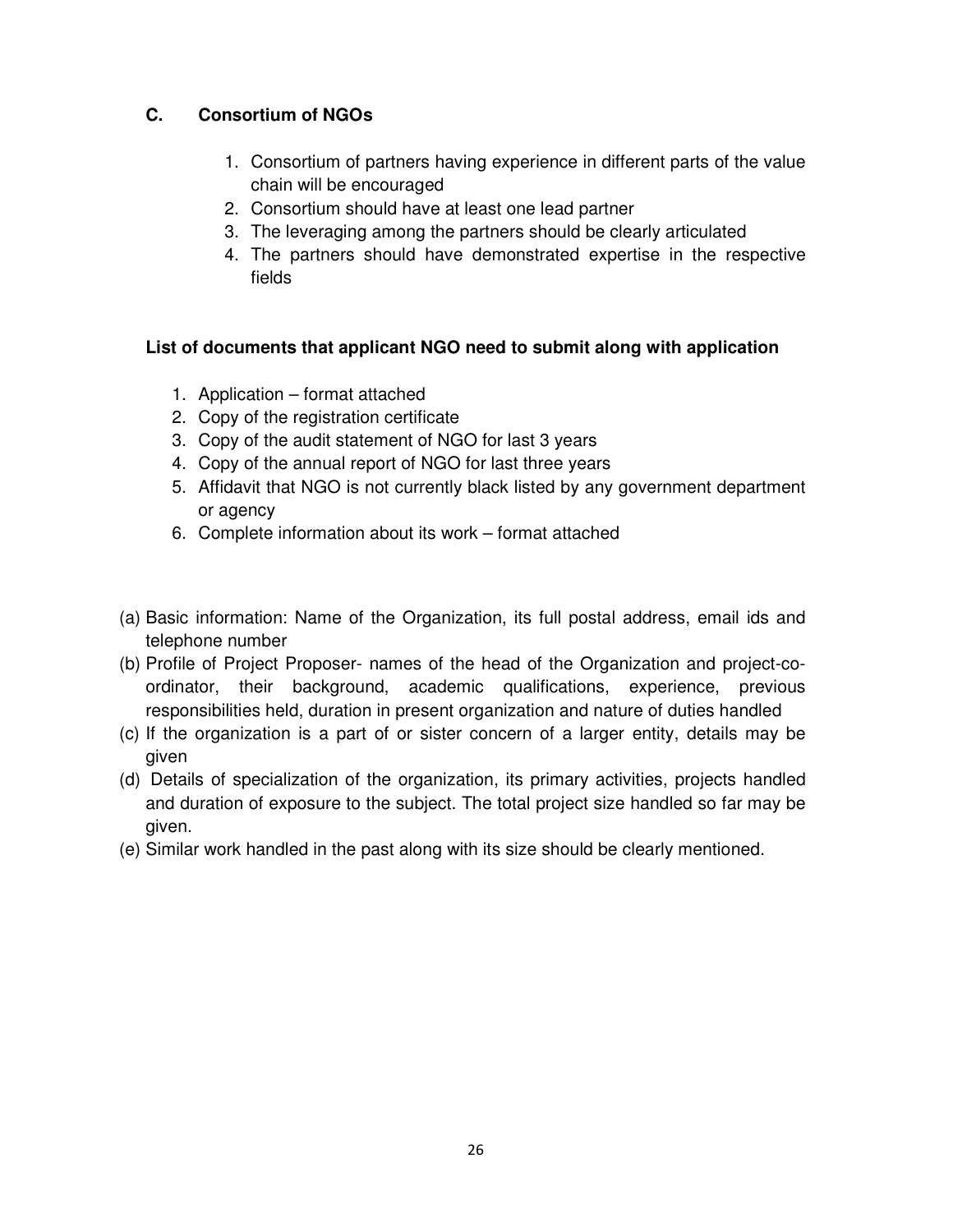### **Indicative list of appropriate pre-harvest, post-harvest and sustainable NTFP methods**

#### **Pre Harvest Practices:**

- Assess the resource of NTFPs with quantitative analysis for its feasibility
- Document local knowledge/inherent knowledge about the NTFPs
- Prepare a calendar of NTFPs
- Have clarity of ownership among the groups and community
- Prepare a check list of do's and don'ts commodity wise
- Create awareness on premature harvesting
- Short list the equipment/tools required including infrastructure
- Ensure that all trainings and skill transfers are in the local dialect
- Sensitize the community on the quality parameters commodity wise
- Harvesting at the right time, taking into account the factors determining produce maturity and storability
- Establishment of protocols of standard practices for each commodity

### **Harvesting Practices:**

- Eco friendly harvesting (taking care of resource and product health and posterity)
- Scientific and hygienic methods of collection (commodity wise) to be made available
- Avoidance of over exploitation
- Quality consciousness and guidelines- commodity wise
- Removal of foreign materials, if any from the commodity
- Equipping the community with the required tools and equipment like tarpaulin, gloves, and cutting tools, etc
- Cleaning the produce to remove physical impurities

### **Post Harvest Practices**:

- Scientific grading of the commodity
- Scientific methods of storage /package/ drying
- Hygienic methods of product handling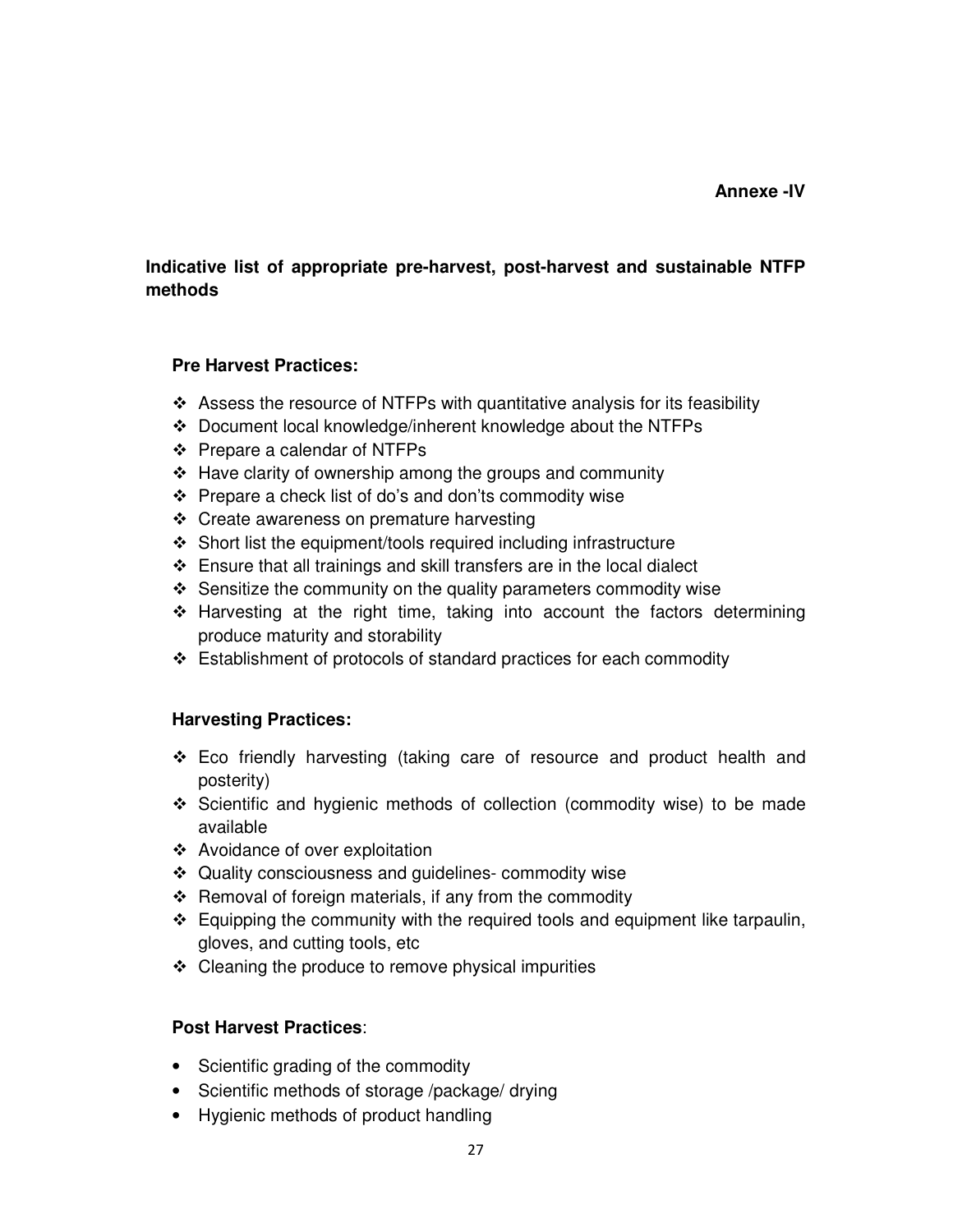- Drying the materials grade-wise and commodity- wise
- Critical storage facilities
- Ensuring the quality acceptable to the market
- Market linkage.
- Take up commercial plantations for tree born oil seeds without affecting food security.
- Ensure necessary and feasible value addition with adequate packaging
- Develop and implement commodity-wise regeneration plan as per feasibility
- Dry the commodities to optimum moisture level before storage or marketing to prevent fungal/bacterial infection during handling and storage
- Condition the produce to ambient temperature before packaging
- Grade the produce according to the specific standards
- Appropriate packing of produce to avoid wastage during transport. Packing material may be of compressed paper/fibre/wooden/plastics depending on the produce to be packed in standard size to enable handling and stacking
- Value addition to the primary products to enhance market value and income of women farmers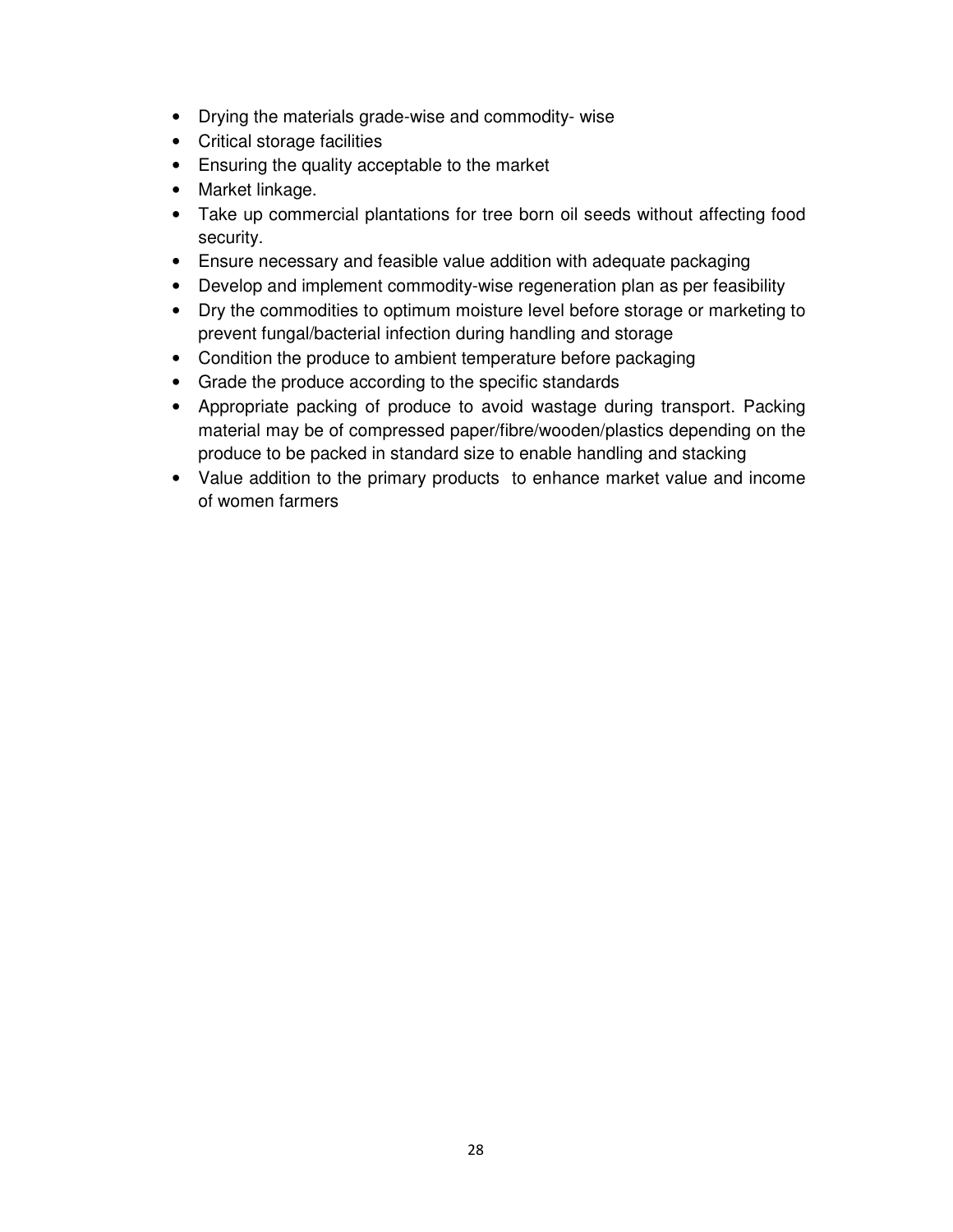## **Annexure V**

# **Appraisal Criteria**

- Project proposal aims at scaling up of existing successful project of PIA
- PIAs experience of promoting SHGs and community based organization
- Number of NTFP collectors PIA is working with
- Years of experience in working with NTFP collectors in the project area
- Human resource already created
- Role of the community in the management of the project envisaged (Various committees and sub-committees of the community mentioned)
- Institutional architecture and their governance proposed generic and livelihoods organizations
- Scalability of the project through CBOs
- Clear roles of CBO and NGO after the project period have been stated
- Level of control of CBOs over receipt and expenditure
- Mechanism available to enforce accountability of the NGOs to the communities and CBOs
- The information sharing mechanism between NGO and communities with regard to utilization of receipt and expenditure under the project
- The proposed ratio of community resource persons (CRPs) per 100 households is more than
- The proposed ratio of community professionals per 100 farmers is more than
- Knowledge creation and dissemination for scaling up like use of Videos, Posters, Modules for knowledge dissemination etc.
- Capacity Building strategy clearly stated
- Detailed costing worked out
- Whether administrative costs less than 5%
- Capital/equipment Costs not more than 20%
- No incentive/ DIRECT SUBSIDY is part of the project
- Unit cost per beneficiaries worked out
- Convergence with State programmes/ MGNREGA/Watershed/NABARD, Other Ministry's (Agri ministry, NRHM)/ Panchayats
- The state agreed to contribute 25%
- Food &nutrition security intervention proposed
- Drudgery reduction interventions propsoed
- Is it going to increase access of women to productive land, imputs, technology and information
- Intervention on creating backward and forward linkages (whether end to end solution being provided) proposed
- Detailed monitoring system proposed
- Market access and remunerative pricing strategy proposed